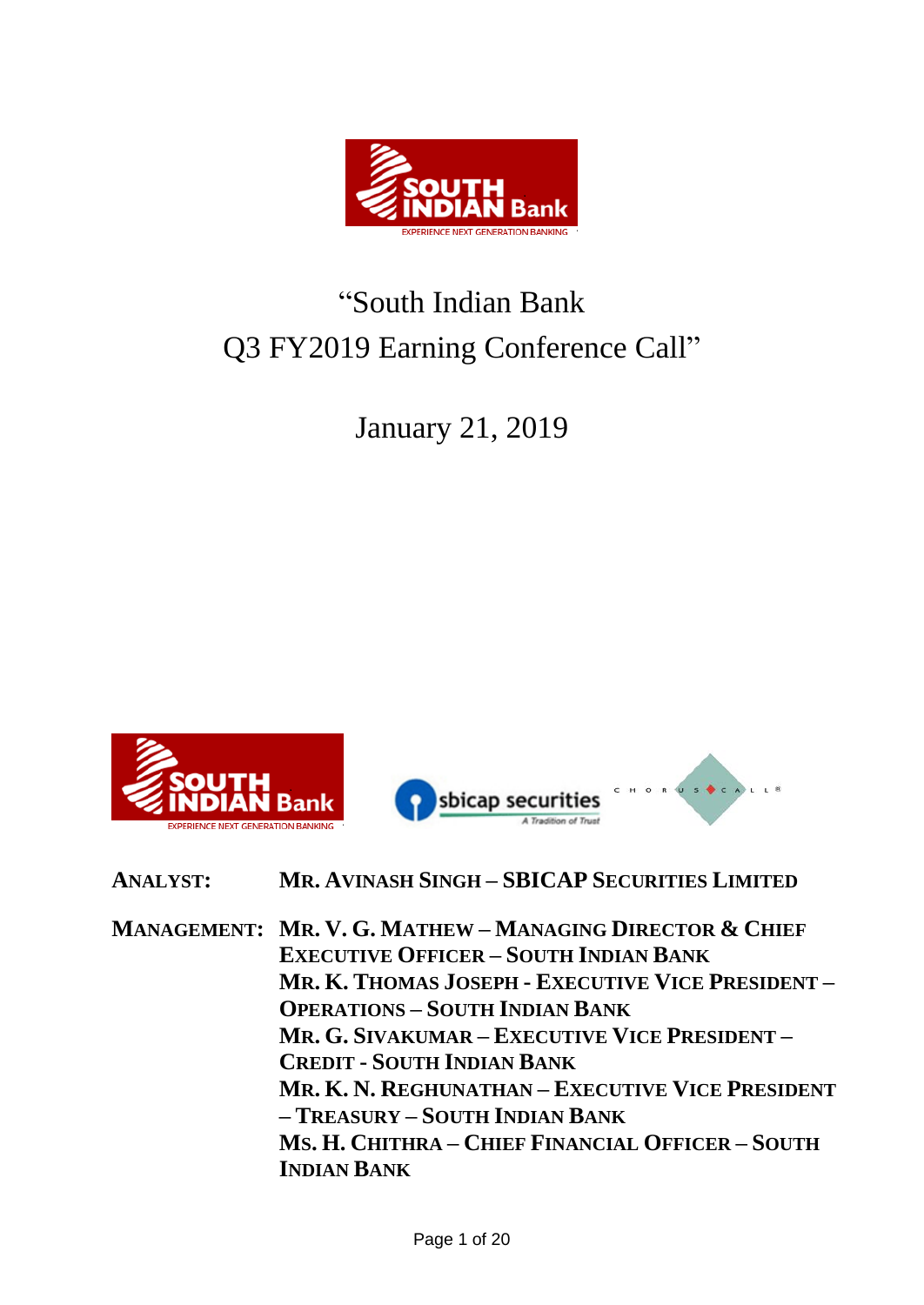

- **Moderator:** Ladies and gentlemen, good day and welcome to the South Indian Bank Q3 FY2019 earning conference call hosted by SBICAP Securities Limited. This conference call may contain forwardlooking statements about the bank, which are based on the beliefs, opinion and expectation of the bank as on date of this call. These statements are not the guarantee of future performance and involve risks and uncertainties that are difficult to predict. As a reminder, all participant lines will be in the listen-only mode and there will be an opportunity for you to ask questions after the presentation concludes. Should you need assistance during the conference call, please signal an operator by pressing "\*" then "0" on your touchtone telephone. Please note that this conference is being recorded. I would now like to hand the conference over to Mr. Avinash Singh from SBICAP Securities. Thank you and over to you Sir!
- **Avinash Singh:** Thank you Janice. Good morning everyone. On behalf of SBICAP Securities, I welcome you to 3Q FY2019 earning conference call of South Indian Bank. We have with us today the management team of South Indian Bank represented by Mr. V. G. Mathew, Managing Director & CEO, Mr. K. Thomas Joseph, Executive Vice President - Operations, Mr. G. Sivakumar, Executive Vice President, Credit, Mr. K. N. Reghunathan, Executive Vice President, Treasury and Ms. H. Chithra who is the Chief Financial Officer. Now I would like to hand over the call to Mr. Matthew for his opening remarks after which we will open the floor for Q&A. Over to you Mr. Matthew!
- **V. G. Mathew:** Thank you. A very good morning to all and thank all you for joining us for our Q3 FY2019 earnings conference call. Let me take you through key highlights of operational and financial performance for Q3 and nine months of FY2019.

As on December 31, 2018 total business of the bank stood at Rs.137,729 Crores an increase of around 14.4% YoY. Advances grew by 14.5% YoY to Rs.60,064 Crores with growth drivers continuing to be MSME, mortgage loans, agriculture, and gold loans. Retail book grew by 29.4%. Under retail book, mortgage loans comprising of housing loans and LAP grew at 50.8%, auto loans grew at 30.1%, and total gold loans grew at 16.3%. Deposits grew by 14.03% YoY basis to Rs.77,665 Crores and CASA of the bank increased to Rs.18,905 Crores registering a growth of around 11.7%. CASA now stands at 24.34% of total deposits. Bank's net profit for the quarter was reported at Rs.84 Crores as against Rs.115 Crores for the same period last year.

Pre-provisioning operating profits stood at Rs.332 Crores for the quarter as against Rs.330 Crores in corresponding period last year. Other income was Rs.187 Crores for this quarter as compared to Rs.159 Crores in Q3 FY2018 showing a growth of 18%. Net interest income stood at Rs.520 Crores for the quarter up from Rs.509 Crores for the corresponding quarter of last year. NIM for Q3 of this year is 2.66% on quarterly basis and 2.62% on cumulative basis.

The operating cost has increased by 10.7% YoY. The cost income ratio stands at 54.68% as compared to 55.58% for Q2 FY2019. The provision for nonperforming assets is Rs.186 Crores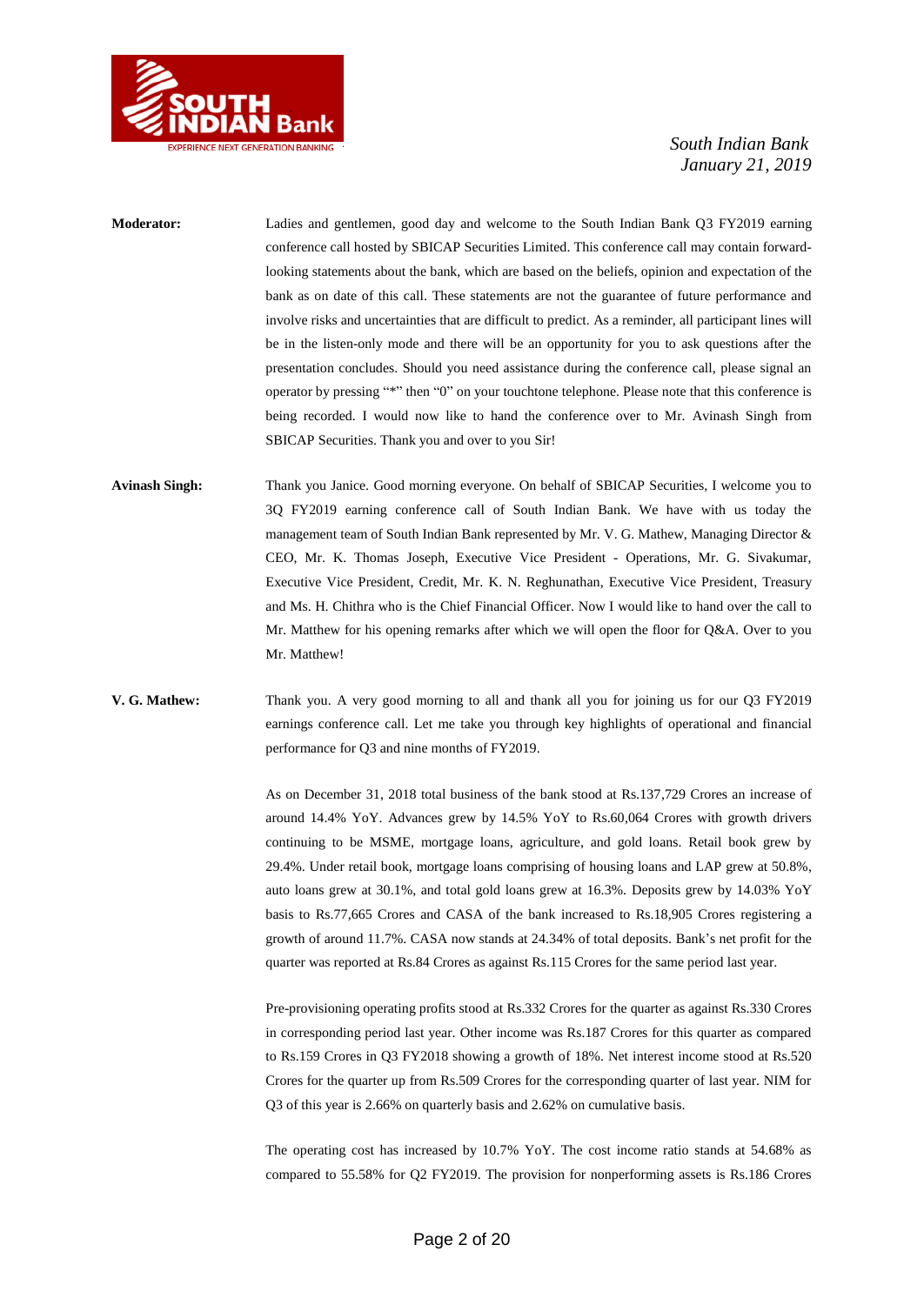

during the current quarter and we expect the credit cost to remain at around 1% for the whole financial year. Gross NPA stood at 4.88% vis-à-vis 4.61% for Q2 of FY2019 and net NPA stood at 3.54% versus 3.16% for the last quarter. The slippage ratio during the quarter was 1.09%. The high slippage was mainly on account of classification of exposure towards the IL&FS Group amounting to Rs.400 Crores and EPC contractor account amounting to Rs.104 Crores as NPA. As on quarter end, bank has a restructured book outstanding of Rs.200 Crores. During the quarter, bank had restructured the eligible accounts under RBI dispensation under natural calamity amounting to Rs.178 Crores pertaining to the recent flood affected districts of Kerala. There was no addition to other restructured book during the quarter.

Our investment book stood at Rs.18,926 Crores of which HTM contributed Rs.14,936 Crores and AFS Rs.3,988 Crores. Provision coverage ratio stood at 41.17%. Our capital adequacy stands at 11.81% for the quarter. The core CRAR is 9.71%. As on date, the total employee count stands at 7,855. During the quarter, bank had opened 12 ATMs and we now have 857 branches, 53 extension counters, 1407 ATMs. Banks had opened a representative office in Dubai during Q2 and it is helping the bank to consolidate the NRI base. With this, we open the floor for questions if any. Thank you.

- **Moderator:** Thank you very much. Ladies and gentlemen, we will now begin the question and answer session. Ladies and gentlemen, we will wait for a moment while the question queue assembles. We take the first question from the line of Nitin Aggarwal from Motilal Oswal Securities. Please go ahead.
- **Nitin Aggarwal:** Good morning everyone. Sir my question is like we have seen certain one-off slippages this quarter, now 17% of our corporate profile like exposure is below investment grade, so is there any other account, which one need to be watchful of and what is outstanding SMA-2 number?
- **V. G. Mathew:** What we have been mentioning is the problem all along has been in the large corporate space that is Rs.100 Crores and above and particularly where we had exposure to significant project execution risk, so that particular problem is completely over as far as we are concerned, so today we are not worried about any major corporate slippage going forward. In fact even IL&FS was a complete surprise for all of us like many other banks too, but otherwise we are completely done with the last corporate slippage problem and we can also see that from our exposure to the stress sectors today, so we know that if you look at the position say March 31, 2014 the total exposure to stress sectors was Rs.7,129 Crores. I am counting the entire exposure Rs.25 Crores and above and today that stands at Rs.2,099 Crores and we have got zero exposure in aviation, zero exposure in telecommunications and zero exposure in EPC contractors, so that is the kind of comfort that we are having today to say that we are completely out of this problem and what we need to now focus on is only the growth driven by MSME, agri, retail and mid corporate.

**Nitin Aggarwal:** Sir on the SMA-2 number how that has moved over the similar timeframe?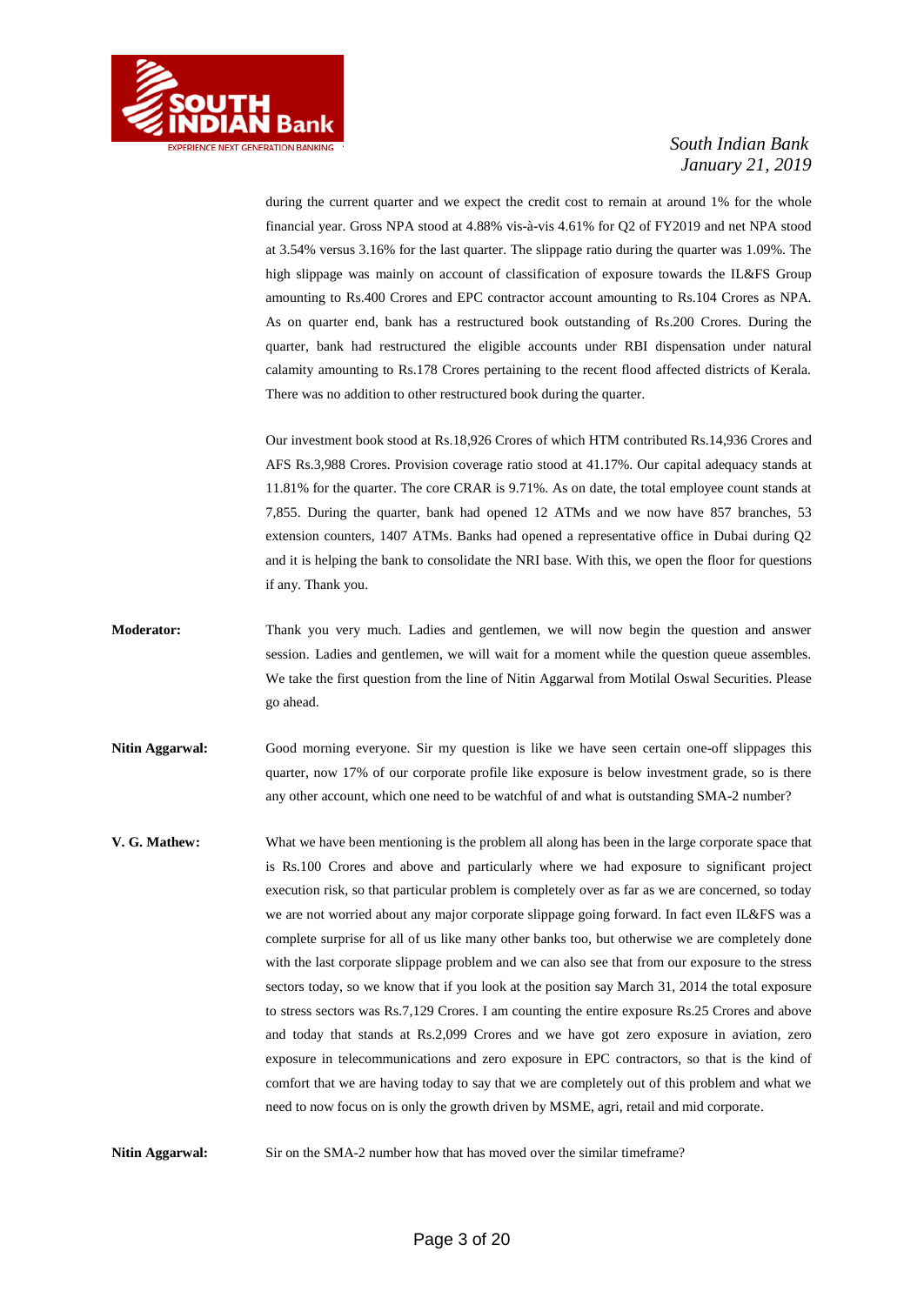

- **V. G. Mathew:** SMA-2 I do not have a comparison, but presently what is there as SMA-2 I can tell you. It is advanced as total for the entire advances total that is Rs.5 Crores and above, which we report for SMA-2 it is 2.98%.
- **Nitin Aggarwal:** This quarter you have seen some healthy reductions in the NPLs despite high slippages, so if you can give some colour on the reductions in terms of recoveries and upgrades?
- **V. G. Mathew:** The breakup I will just mention. Our total addition was first slippage Rs. 652 Crores, an increase of seven therefore Rs.659 Crores and in terms of reduction cash recovery was Rs.37 Crores. Upgrades were Rs.120 Crores and write-offs were Rs. 218 Crores therefore the total deductions are Rs.375 Crores. I think what is more important is what we have been talking about as the recovery target. We said we would be able to do a recovery of Rs. 500 Crores and we are completely on track as far as that is concerned because we have only done Rs. 360 Crores of recovery and so the Rs. 500 Crores target will be fully met by the year end.
- **Nitin Aggarwal:** The other question is on the proportion of loans that are linked to MCLR because our yield on advances has been quite stagnant, if I look like last three quarters the yield has barely moved from 9.6 to now 9.64 while MCLR has been moving up, so what is the outlook here?
- **V. G. Mathew:** One problem about MCLR is most of the loans are priced at one year MCLR as the base therefore the immediate transmission does not take place when we increase the MCLR, therefore we would have at least an average of around six months period for getting the full benefit of the MCLR movement particularly upward movement, but the point is even MCLR is going to change and therefore as a ratio it may be changing, so let us see going forward how the pricing improves.
- Nitin Aggarwal: Thanks so much Sir.
- **Moderator:** Thank you. We take the next question from the line of Giriraj Daga from KM Visaria. Please go ahead.
- Giriraj Daga: Good morning team. One question on the provisioning side of it, are we expecting any incremental provisioning from the SR book?
- **V. G. Mathew:** SR valuations take place every six months so this particular quarter there is nothing, but going forward on evaluation I think it is June and December so obviously based on December valuations they have to work out the net asset value. Based on that if there is a reduction we need to provide for it, but the point is the largest component of the SR book that is pertaining to our sell off of assets of Rs.1,776 Crores in March 2017 that carries a provision of more than 50%, so therefore we are hoping that it is not really needed, but at the same time it depends on the rating agencies and we will come to know about it towards the end of the current quarter based on the December evaluations.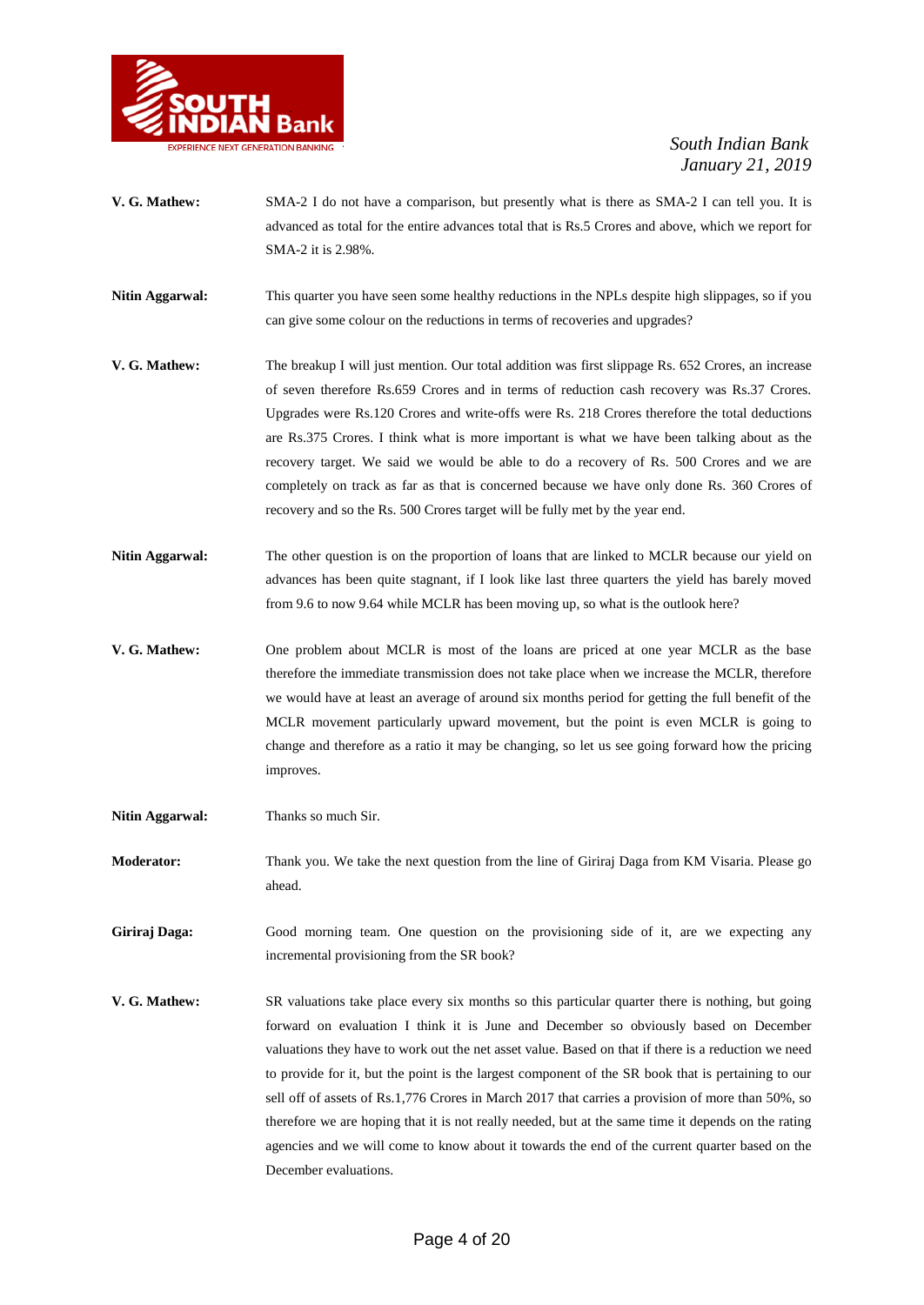

| Giriraj Daga: | My second question is the SMA-2 number what you gave 2.98% so it is something like Rs. 1,800         |
|---------------|------------------------------------------------------------------------------------------------------|
|               | Crores an absolute number?                                                                           |
| V. G. Mathew: | That is Rs.1,896 Crores and SMA-2 for Rs.5 Crores and above is Rs. 965 Crores that is how it is.     |
| Giriraj Daga: | Rs. 965 Crores, but Sir is that number very large compared to our total net NPA also is about        |
|               | Rs.2,000 Crores and we have about additional Rs. 2,000 Crores of SMA-2 numbers running?              |
| V. G. Mathew: | We are not worried about the SMA-2, which is coming out of the retail side of the book. We are       |
|               | only worried about what was happening on the large corporate book even in the mid corporate if       |
|               | some accounts are running a little irregular it does not necessarily mean that it is a slippage. For |
|               | example all the Kerala lending is on the basis of not only that it is fully secured, we have also    |
|               | taken additional security by way of land, building and all kinds of mortgages. Therefore, what I     |
|               | am saying is the stake of the borrower is a whole lot more than what we normally find.               |
|               | Therefore, we do not really expect anything like a conversion from SMA-2 to slippage to NPA in       |
|               | the case of the non-corporate sector. Non-corporate what I would like to highlight is the large      |

Giriraj Daga: Understood. Would you be able to give some kind of guidance on the credit cost for next year FY2020?

would eventually means that the account falls at some point or the other.

corporate sector where there are also significant project execution risks where typically SMA-2

- **V. G. Mathew:** We are trying to take a very conservative view at the moment because we know the provision coverage ratio continues to be only 41.2% and one more slight uncertainty is there because if it is a pure RBI based projections of provision we know exactly what is the provision that is coming in, but then we have some IBC accounts around Rs.500 Crores to Rs.600 Crores the resolutions of which we are not able to predict exactly when it will happen and with what kind of haircut. They are all carrying around 60% provision. What I am trying to say is there is certain amount of uncertainty about the timing as well as the quantum and therefore we are assuming that the credit cost will be slightly above 1%, so 1% to 1.1% or maximum 1.2%.
- **Giriraj Daga:** Thanks a lot and all the best.
- **Moderator:** Thank you. We take the next question from the line of Pranav Gupta from Birla Sun Life Insurance. Mr. Pranav Gupta your line is unmuted. You may please go ahead Sir.

**Pranav Gupta:** Continuing the previous question on provisioning given that you have a low coverage ratio and lot of provisions could be on account of any haircut they take on IBC and SR what kind of level of PCR you are comfortable with, what is your target PCR probably for FY2020 and secondly what is the provisioning you are holding on IL&FS account that slipped this quarter?

**V. G. Mathew:** What is the second part of the question?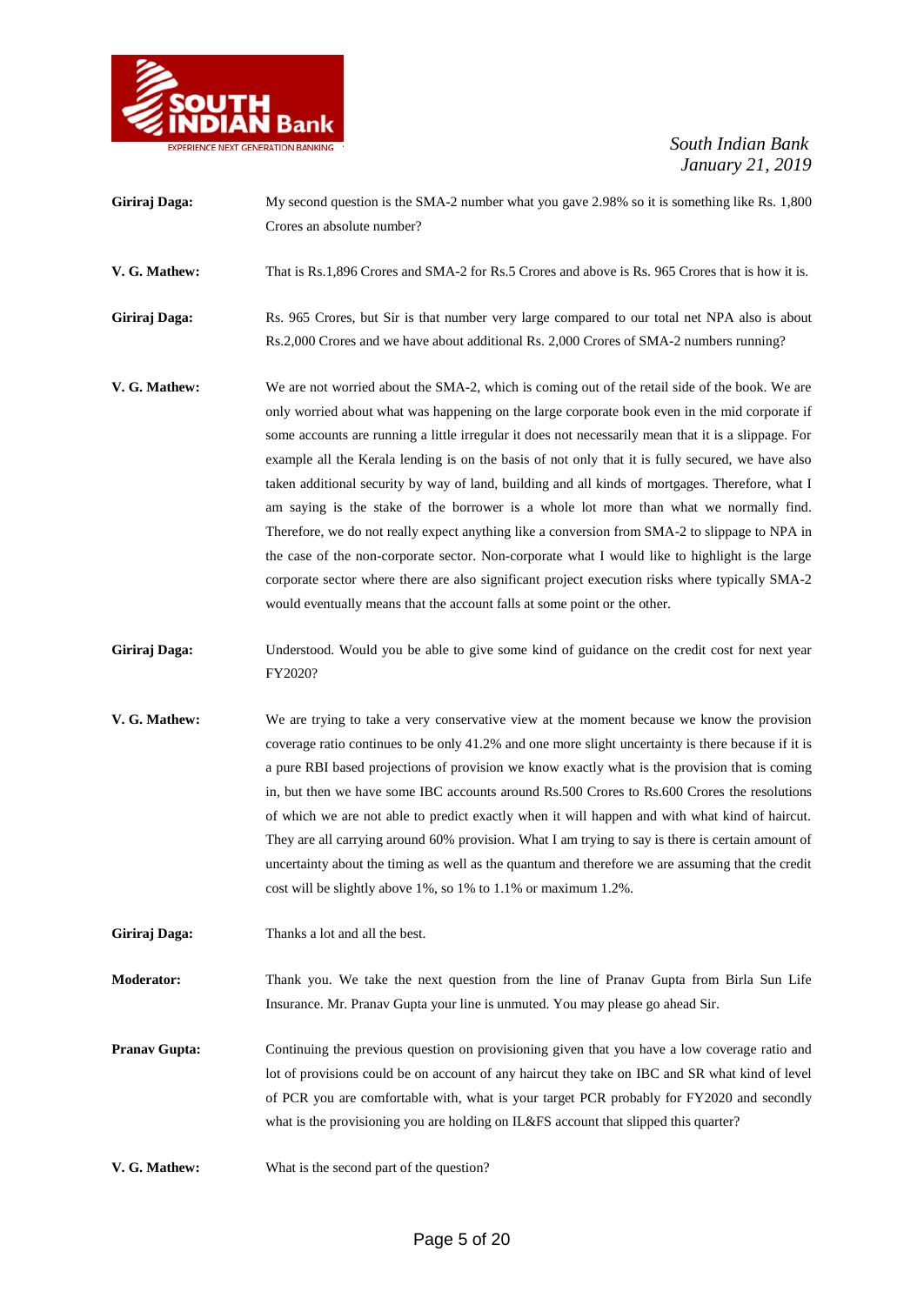

**Pranav Gupta:** Provisioning on IL&FS. **V. G. Mathew:** As far as the comfortable PCR is concerned we need 65% to 70% that is what we are looking at. That 65% to 70% is unlikely to happen during the next year unless of course there is significant amount of recovery and resolutions happen. That is a different matter. We are not looking at that kind of scenario because we are not able to say clearly how the IBC process will get driven. Even on the SR provisioning the IBC process has a bearing because some of the accounts in the SR the larger accounts in the sell off that we have been mentioning it is also in the IBC and therefore how much money we are able to get in the IBC is also a factor or it is the major factor determining the provisioning that is likely to emerge, but as I mentioned 65% to 70% is the coverage that we are comfortable with that is the target that we are always looking at and that is unlikely to happen in FY2020 exactly, but we might require another three to six months to achieve that level. In respect to IL&FS, it is substandard, and we have provided 15%.

- **Pranav Gupta:** 15%?
- **V. G. Mathew:** 15% substandard asset.

**Pranav Gupta:** Secondly Sir talking about growth, so a bulk of your growth has come from the retail book currently as you have been saying what is your outlook on the SMEPs and when could we see growth upward of say 20% for South Indian Bank given that it is a focus area for the bank?

**V. G. Mathew:** Absolutely you are right. Basically, our focus is actually on retail, MSME and agri and MSME is very important because of the non-corporate book that is the largest chunk, but this quarter we have not done well essentially because of one particular system change that we have introduced. The entire agriculture and MSME underwriting that was happening in the regions and the branches have been completely migrated to centralized outfit, these are already happened in the case of the larger corporates ones, they have done it completely for the retail, but the mid corporate and agri were left out and that has been done during this financial year and whenever we migrate to the centralized platform it is typical that the growth becomes a little muted, so that phase we have to go through and I am sure now a lot of sanctions now that comfort has already come between CPC and the regional office and the branches because right now what is happening is the regional office has no role at all in any of these sanctions, which they were doing till last year, so this is one phase change, but then we have to go through that and that actually ensures quality and I believe those problems are getting over and even in the next quarter also we will find significant disbursements in both agri and MSME.

**Pranav Gupta:** So is it fair to assume that probably from next quarter or from the beginning of FY2019 we could see MSME growth per upwards of the total bank credit growth?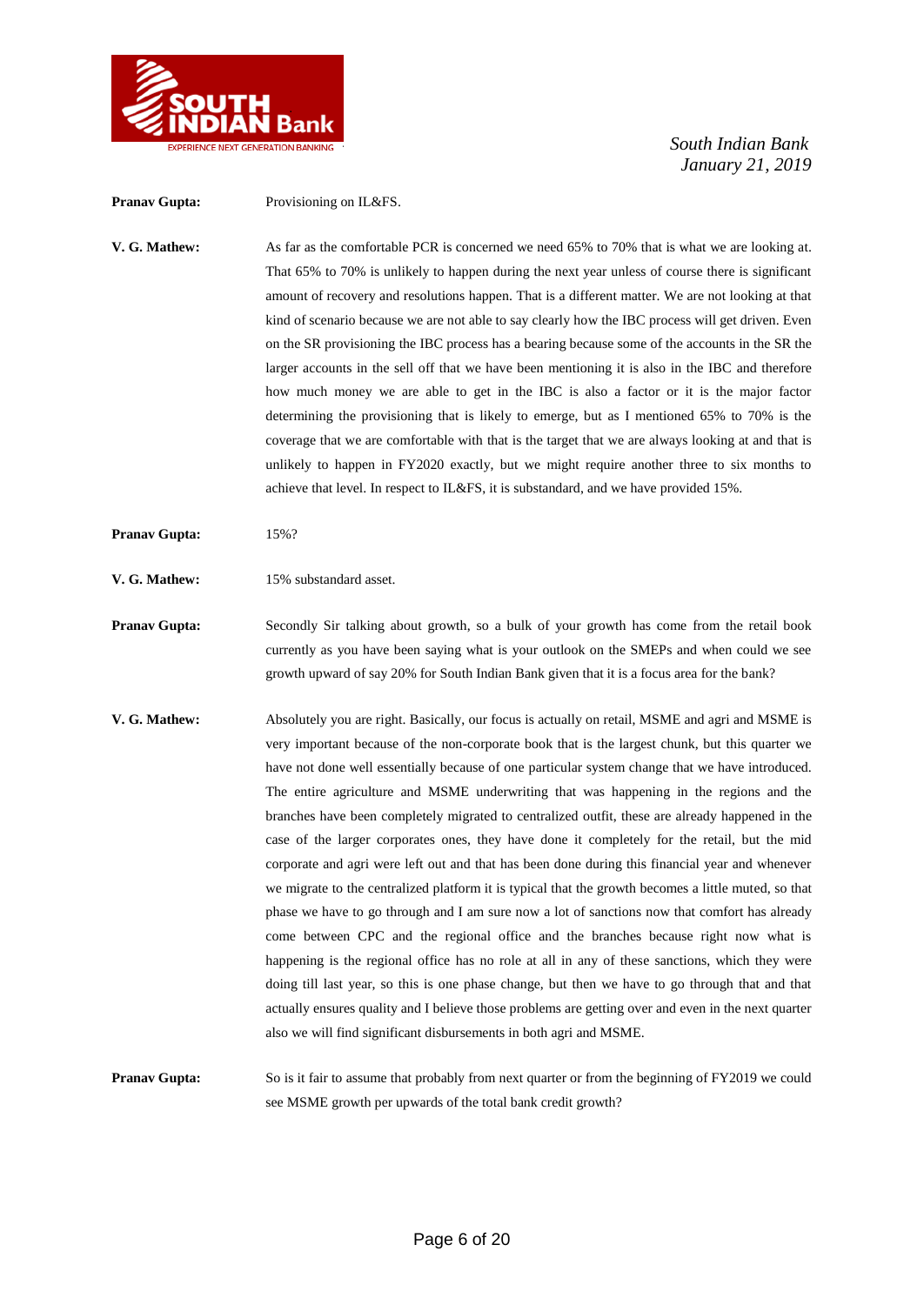

- **V. G. Mathew:** Yes definitely. That is how we were always. Only this particular financial year we have a problem. Last couple of years we have grown around 18% to 20% in fact sometimes more than 20% in MSME and agri, so we will get back to that.
- **Pranav Gupta:** Alright. Thank you so much.

**Moderator:** Thank you. The next question is from the line of Gaurav Agrawal from ER Advisors. Please go ahead.

**Gaurav Agrawal:** Good morning Sir. Thank you for the opportunity. Sir I just wanted more clarity on the SMA-2 outstanding, which you mentioned as Rs.1,896 Crores, so can you provide some breakup how much is it in Rs.5 Crores to Rs.25 Crores bracket then Rs.25 Crores to Rs.100 Crores and Rs.100 Crores and above?

- **V. G. Mathew:** Yes, I am talking about above Rs.25 Crores we have nine accounts and total exposure of Rs.412 Crores to be precise. Nine accounts and Rs.412 Crores and if you look at above Rs.100 Crores we have just one account with an exposure of Rs.123 Crores. I think I would highlight this particular aspect that is Rs.100 Crores and above, which used to be the biggest challenge for the bank that today has just one account even in SMA-2, which is Rs.123 Crores and it is an odd project and it has been like this for a long time, but they have always been able to ensure that the quality remains.
- **Gaurav Agrawal:** Sir if I got you right so above Rs.25 Crores you mentioned nine accounts, which is Rs.412 Crores and this Rs.412 Crores would include Rs.123 Crores also, so Rs.25 Crores to Rs.100 Crores that will be Rs.400 Crores minus Rs.123 Crores, which will be Rs.270 Crores?
- **V. G. Mathew:** I think they are separate.
- Gaurav Agrawal: Rs.400 Crores plus Rs.123 Crores is above Rs.25 Crores is that right?
- **V. G. Mathew:** Yes.

Gaurav Agrawal: Got it and Sir and secondly we had some 5:25 accounts flexi restructuring related account around Rs.300 Crores I am not really sure it was discussed two to three quarters before, so is it still there?

**V. G. Mathew:** It is very much there. It is a very large hospital run by a very strong Catholic institution. It is running very well. It is a very beautiful hospital, but we had to give them the benefit of extended repayment under the 525 dispensation.

**Gaurav Agrawal:** There is no overlap?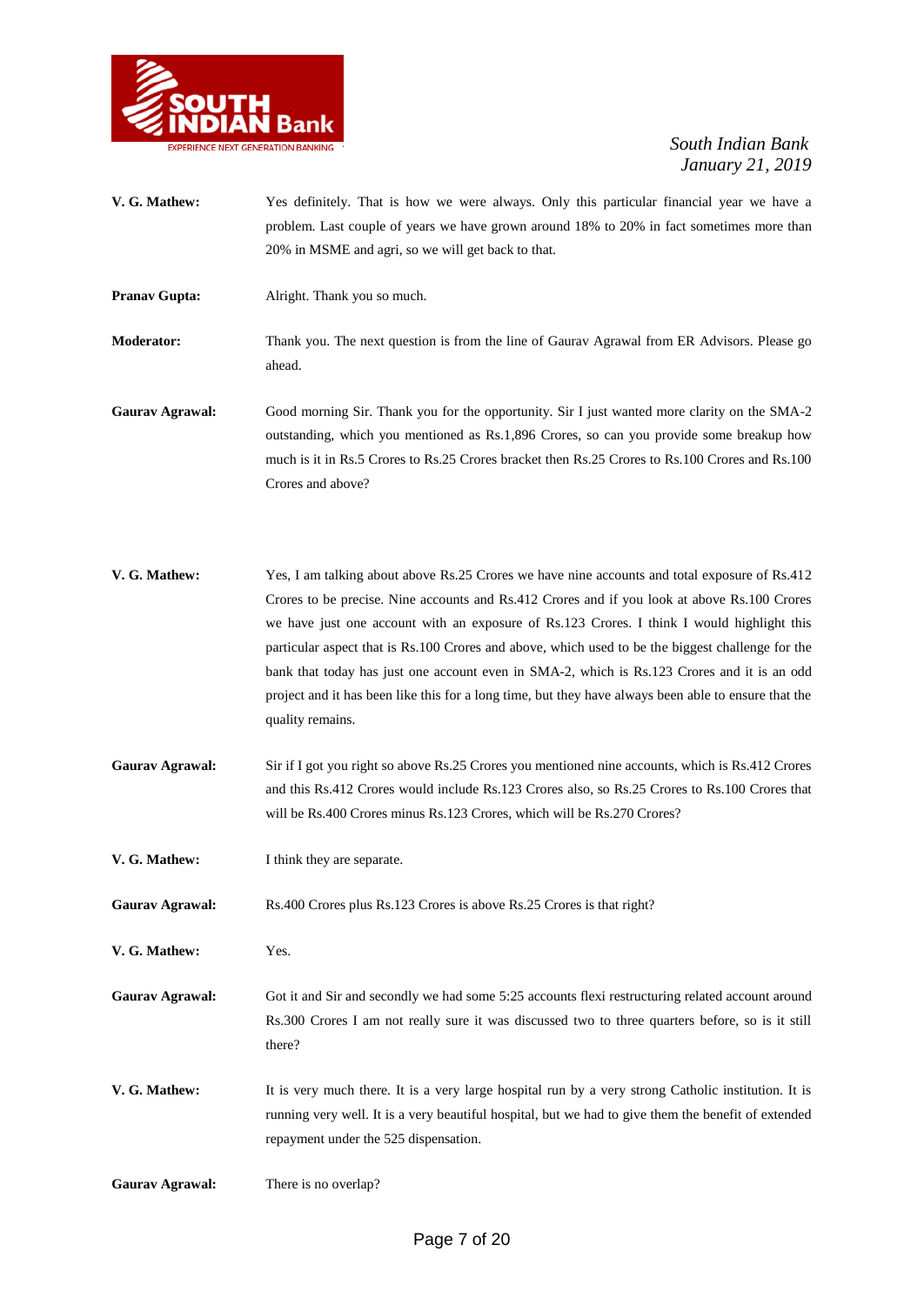

| V. G. Mathew:          | No there is no overlap. It is totally different.                                                                                                                                                                                                                                                                                                                                                                                                                                                                                                                                                                                                                                                                                                                                                                                                                                                  |
|------------------------|---------------------------------------------------------------------------------------------------------------------------------------------------------------------------------------------------------------------------------------------------------------------------------------------------------------------------------------------------------------------------------------------------------------------------------------------------------------------------------------------------------------------------------------------------------------------------------------------------------------------------------------------------------------------------------------------------------------------------------------------------------------------------------------------------------------------------------------------------------------------------------------------------|
| <b>Gaurav Agrawal:</b> | Sir last question how is the environment for the SMEs, two quarters back we reported a very big<br>entity number, so what was the situation then and how is it now as compared to two quarters<br>back, any qualitative input would be very helpful?                                                                                                                                                                                                                                                                                                                                                                                                                                                                                                                                                                                                                                              |
| V. G. Mathew:          | Please come again.                                                                                                                                                                                                                                                                                                                                                                                                                                                                                                                                                                                                                                                                                                                                                                                                                                                                                |
| Gaurav Agrawal:        | SME slippages two quarters back we reported?                                                                                                                                                                                                                                                                                                                                                                                                                                                                                                                                                                                                                                                                                                                                                                                                                                                      |
| V. G. Mathew:          | In Q1 we had a larger slippage.                                                                                                                                                                                                                                                                                                                                                                                                                                                                                                                                                                                                                                                                                                                                                                                                                                                                   |
| <b>Gaurav Agrawal:</b> | What was the environment then and how is the environment now here?                                                                                                                                                                                                                                                                                                                                                                                                                                                                                                                                                                                                                                                                                                                                                                                                                                |
| V. G. Mathew:          | Let me explain by one sector alone if you look at it, it was fundamentally the cashew industry<br>that created the problem and many of them were very good accounts, but the point is the industry<br>in Kerala has failed more than 75%, so therefore we had our own share of around 40% to 44%<br>and of course we had already stopped lending to cashew sector for some time and therefore we<br>do not have any more problems coming out of that and that is the only exception that is there,<br>otherwise typically what happens in the trade segments there would be some NPAs and as I was<br>mentioning we typically have a significant amount of collateral security by way of land, building<br>and everything and therefore it does not really create much of a problem that is the case. Even in<br>the case of cashew also we will be able to recover large amount of our exposure. |
| <b>Gaurav Agrawal:</b> | Sir how is the slippage guidance for $Q_4$ and for FY2020 since that all the big accounts are<br>already slipped?                                                                                                                                                                                                                                                                                                                                                                                                                                                                                                                                                                                                                                                                                                                                                                                 |
| V. G. Mathew:          | I would have taken a very optimistic view, but any way because of the dispensations that are<br>available, etc., I would say that it will be more like say Rs.200 Crores to Rs.250 Crores per<br>quarter maximum. Rs.250 Crores would be the maximum.                                                                                                                                                                                                                                                                                                                                                                                                                                                                                                                                                                                                                                             |
| <b>Gaurav Agrawal:</b> | Great Sir. Thank you so much and all the best.                                                                                                                                                                                                                                                                                                                                                                                                                                                                                                                                                                                                                                                                                                                                                                                                                                                    |
| V. G. Mathew:          | We will also be doing a recovery of at least Rs.600 Crores by our traditional means and if we get<br>any more recovery through resolution of IBC accounts that would be an additional benefit.                                                                                                                                                                                                                                                                                                                                                                                                                                                                                                                                                                                                                                                                                                    |
| <b>Gaurav Agrawal:</b> | Got it Sir. All the best Sir. Thank you.                                                                                                                                                                                                                                                                                                                                                                                                                                                                                                                                                                                                                                                                                                                                                                                                                                                          |
| <b>Moderator:</b>      | Thank you. We take the next question from the line of M B Mahesh from Kotak Securities.<br>Please go ahead.                                                                                                                                                                                                                                                                                                                                                                                                                                                                                                                                                                                                                                                                                                                                                                                       |
| <b>M B Mahesh:</b>     | Good morning Sir. Just a few questions. On the IL&FS exposure that you have taken this quarter<br>could you just give us a bit more clarity as to how you have approached this account?                                                                                                                                                                                                                                                                                                                                                                                                                                                                                                                                                                                                                                                                                                           |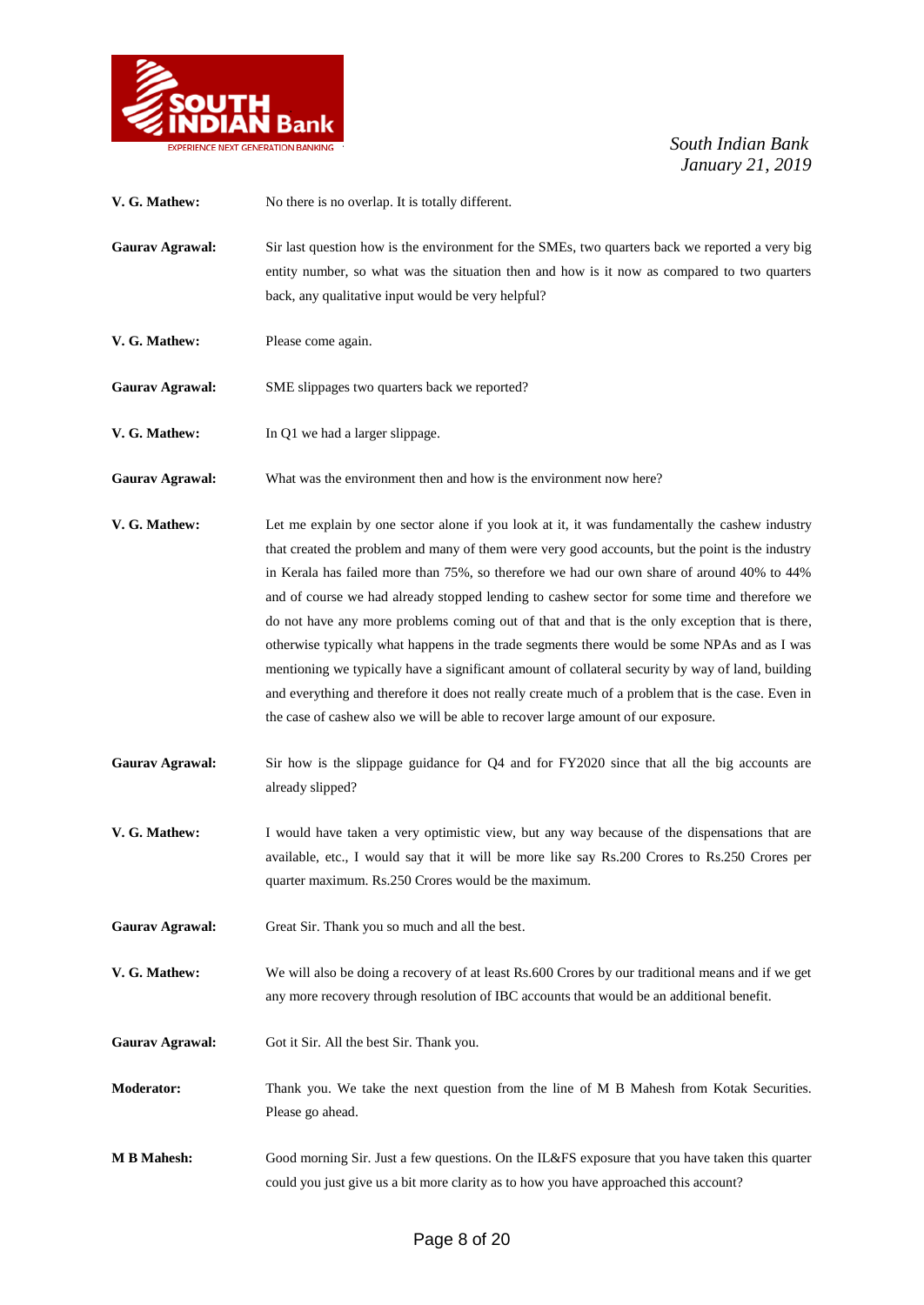

- **V. G. Mathew:** This is the 2008 exposure to begin with and I think we had slightly more than Rs.500 Crores to Rs.600 Crores at some point. We have restricted everything other than AAA or AA NBFC kind of exposure that is the policy that the bank is running, so that is coming to Rs.220 Crores. To be precise, it is Rs.420 Crores in two companies. Rs.20 Crores I think is a nonfund exposure and therefore not crystallized, so the remaining Rs.400 Crores we have made NPA and provided for the 15%.
- **M B Mahesh:** The exposure that you had was only at the IL&FS Financial Services?
- **V. G. Mathew:** We have IL&FS and ITNL.
- **M B Mahesh:** You had ITNL right?
- **V. G. Mathew:** Yes ITNL was the original relationship that we were having.
- **M B Mahesh:** This account had slipped into NPA or you just made it as an NPA?
- **V. G. Mathew:** No it has slipped into NPA.
- **M B Mahesh:** Both of them?
- **V. G. Mathew:** Both of them.
- **M B Mahesh:** The other clarification is when you look at the progress in Kerala post the floods as we speak today how are things on the ground?
- **V. G. Mathew:** On the whole we would not see anything like a slow down as such, but then at the same time I do not want to say that lot of rebuilding activities happening and therefore credit offtake is very high I would not say that, but at the same time one can expect near normalcy now onwards in terms of credit expansion as far as agriculture and MSME is concerned.
- **M B Mahesh:** My question was more in terms of the asset quality when you are looking at the portfolio let us say in the June quarter and then after the September quarter and now in the December quarter how has been the progress of Kerala especially in the mid market loans or the retail loans?
- **V. G. Mathew**: We had a problem substantially only in the cashew sector, which is not economic by the flood, so therefore if you want to know specifically about what is the impact of the flood, we have restructured Rs.178 Crores under the flood and that has been recurred in the statements also it has come out Rs.178 Crores is the restructured component comprising agriculture, MSME, education loans and home loans, these are the four components, which are permitted to be restructured and that is adding up to Rs.178 Crores and there are no increased slippages coming out of that.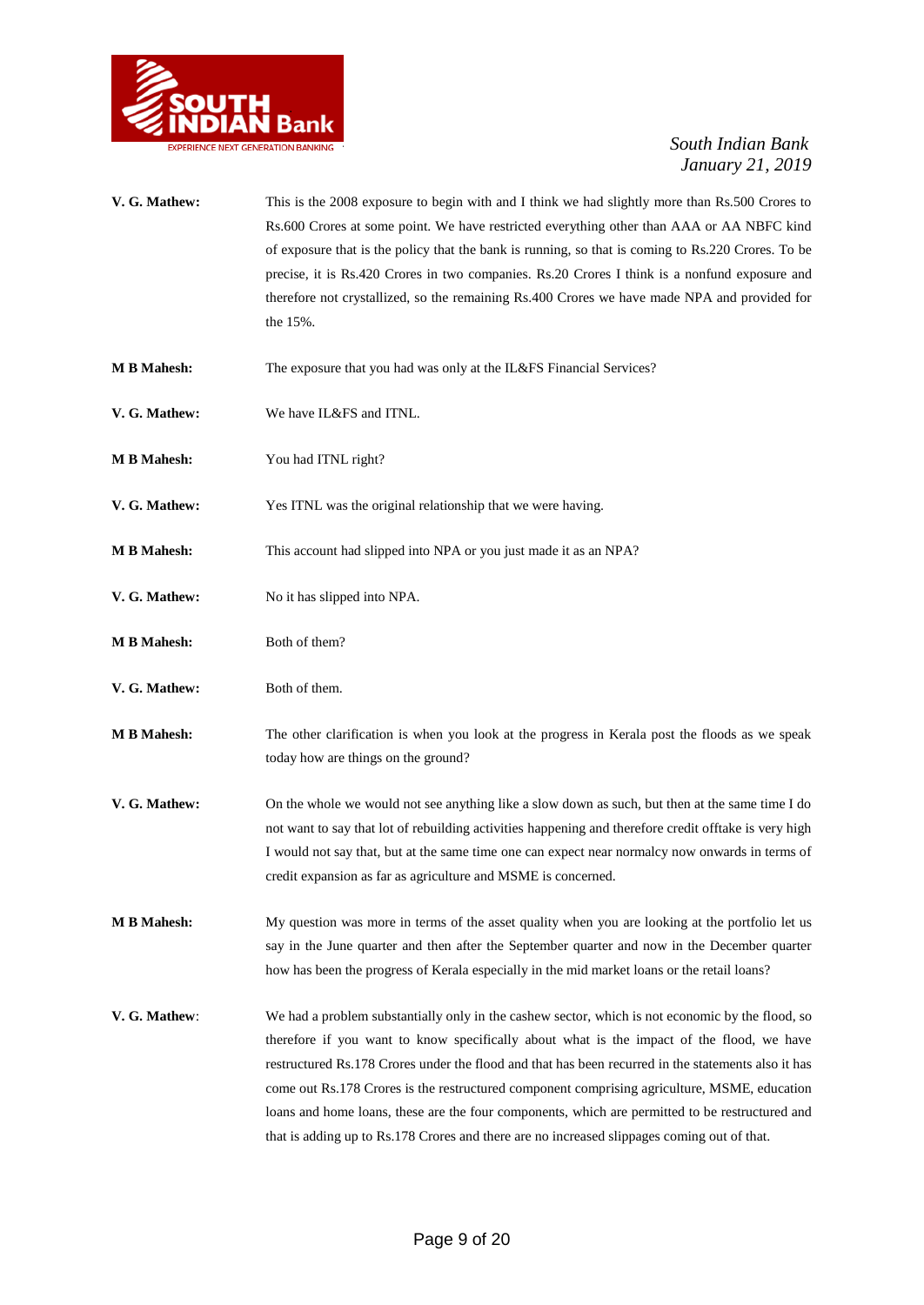

- **M B Mahesh:** So if you were to ignore this Rs.178 Crores you said that what was in June quarter and whatever is in December quarter things are normal?
- **V. G. Mathew:** Right, in fact what happens is, some of these people because they have an avenue for deferment, they have sort that, and that is good in a way, but apart from that as we are always mentioning our exposure to the rural side of Kerala is very limited just about 10% and therefore all of them have not been affected by flood also that is what we have been mentioning and I think we had indicated something like Rs.200 Crores, Rs.250 Crores would be the restructured component. We are well within that expectation.
- **M B Mahesh:** Final question, this balance, which is there in the SMA-2 account, would you use MSME dispensation kind of complete the underlying risk, which is sitting there or you think that you will just kind of keep it there as the SMA-2 itself?
- **V. G. Mathew**: Our policy is really not going out of the way to accommodate, but if anybody seeks an accommodation under the MSME dispensation, we do permit that, so at the moment I think our MSME dispensation would be around Rs.92 Crores, total MSME dispensation.

**M B Mahesh:** Thanks a lot.

**Moderator**: Thank you. The next question is from the line of Kunal Shah from Edelweiss. Please go ahead.

**Kunal Shah:** Firstly in terms of the overall agri slippages during the quarter, it has hardly been Rs.3 Crores, so if you can just let us know may be what is the overall NPL on the agri outstanding as of now and what would be your outlook in terms of the overall agri portfolio?

- **V. G. Mathew**: Agri which is always relatively low risk portfolio for us as you may be aware around 35% of it is collateralized with gold, so post Kerala floods we were a little concerned if any of them particularly the ones who are directly affected by the flood would have a serious concern, but that part anyway we have done, we have taken care through the restructuring in all eligible cases and where people really sought our help. So, if I mentioned the breakup of the flood relief, the dispensation that we have permitted, the agri part is again not very high. So the agricultural loans, the total restructured component is Rs.46 Crores that is the restructured component, MSME is around Rs.118 Crores and that is how it is and housing loans are 13, 14 and educational loans around a crore that is how Rs.178 Crores is coming up.
- **Kunal Shah:** What is the break up of Rs.2900 Crores of GNPL, if you can just give me the broader breakup?
- **V. G. Mathew**: Out of Rs.2930 Crores, Rs.1897 Crores is corporate that is anything above Rs.25 Crores then the remaining Rs.1033 is the retail slippage within that agriculture is only Rs.107 Crores, MSME Rs.751 Crores and personal segment is Rs.175 Crores.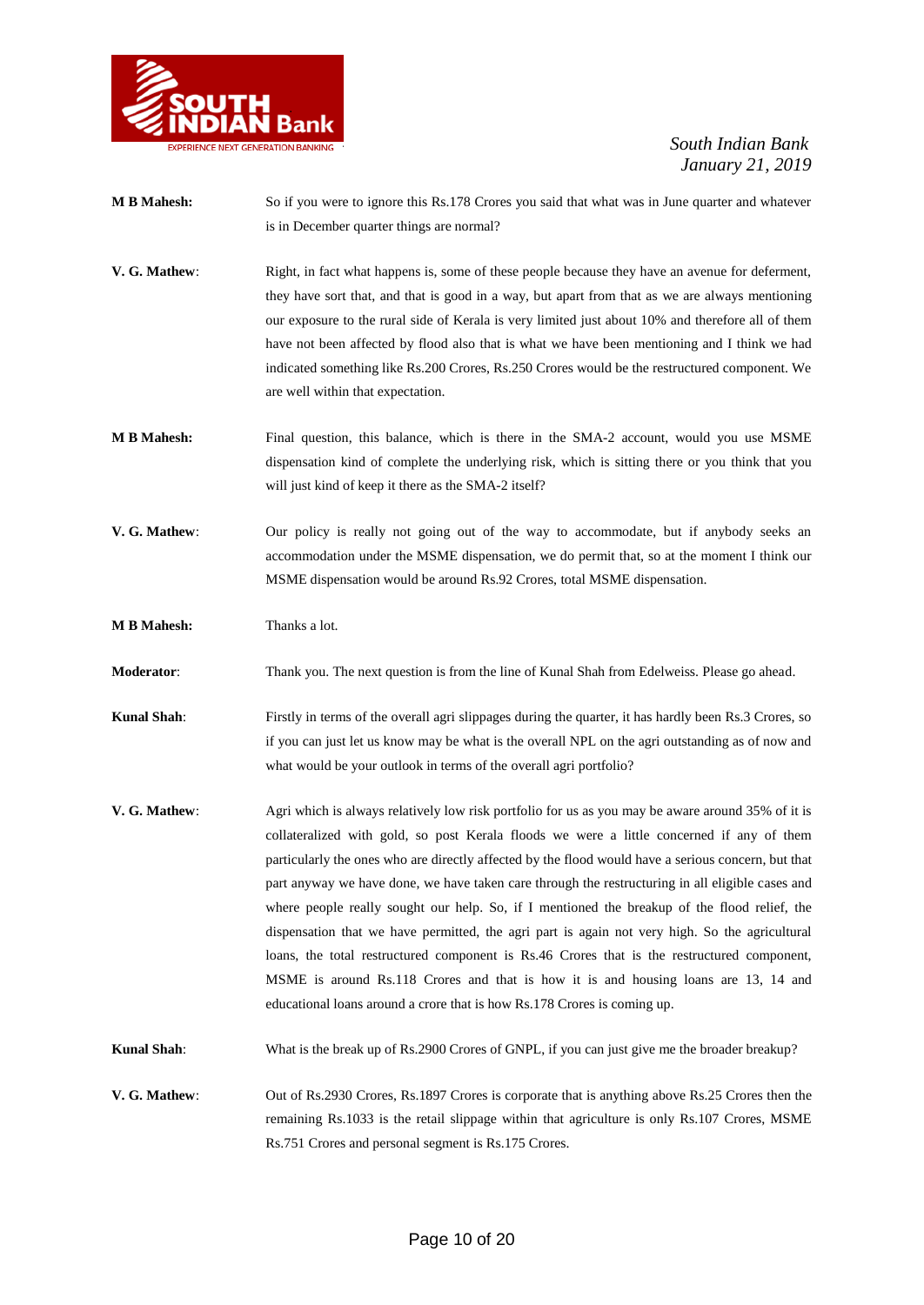

| <b>Kunal Shah:</b> | Okay, so retail Rs.175 Crores, agri you said Rs.107 Crores?                                                                                                                                                                                                                                                                                                                                                                                                                                                                                                                                                                                                                                                                                                                                                                                                                                                                                                                                                                                                                                                                                                                                                                                                                                                                 |
|--------------------|-----------------------------------------------------------------------------------------------------------------------------------------------------------------------------------------------------------------------------------------------------------------------------------------------------------------------------------------------------------------------------------------------------------------------------------------------------------------------------------------------------------------------------------------------------------------------------------------------------------------------------------------------------------------------------------------------------------------------------------------------------------------------------------------------------------------------------------------------------------------------------------------------------------------------------------------------------------------------------------------------------------------------------------------------------------------------------------------------------------------------------------------------------------------------------------------------------------------------------------------------------------------------------------------------------------------------------|
| V. G. Mathew:      | Rs.107 Crores correct. MSME I mentioned was Rs.751 Crores.                                                                                                                                                                                                                                                                                                                                                                                                                                                                                                                                                                                                                                                                                                                                                                                                                                                                                                                                                                                                                                                                                                                                                                                                                                                                  |
| <b>Kunal Shah:</b> | Okay and as per our classification whatever is there and say less than BBB, so as per our internal<br>rating it is almost 17%, 18% of the book, so would that be largely of corporate slippage if you<br>look at it Rs. 1900 Crores, would major part of it would have what classified as GNPL?                                                                                                                                                                                                                                                                                                                                                                                                                                                                                                                                                                                                                                                                                                                                                                                                                                                                                                                                                                                                                             |
| V. G. Mathew:      | The internal rating is very, very regress and strict. Now what I have been mentioning that<br>significant portion of our MSME lending is on the basis of additional collateral security, I am not<br>talking about the primary security, but in terms of additional collateral security by way of land<br>and building typically mortgages of that variety; however, that does not lead to a rating comfort<br>and does not give us any additional benefit in terms of rating as such as far as borrower rating is<br>concerned, only in the facility rating we have a small advantage, so in terms of the borrower<br>rating it is a very regress rating in which this kind of security comfort is not really factored in,<br>therefore what happens is typically many of these midcorporates and the MSMEs in Kerala<br>and/or some part of Tamil Nadu. We have an extensive relationship with them, we know they are<br>very safe and we have their properties mortgaged to us substantially and even if their rating<br>comfort is not very high we still support them and our experience has not been negative as far as<br>the below BBB component is concerned where we have taken significant amount of collateral<br>security and also taken into consideration the long-term relationship of the clients with us. |
| <b>Kunal Shah:</b> | But in terms of the risks so when we look at it Rs.1900 Crores of GNPL in above Rs.25 Crores<br>on almost like Rs.23000 Crores of a book, right in terms of above Rs.25 Crores, so that is almost<br>like 8.5%?                                                                                                                                                                                                                                                                                                                                                                                                                                                                                                                                                                                                                                                                                                                                                                                                                                                                                                                                                                                                                                                                                                             |
| V. G. Mathew:      | 25 Crores and above?                                                                                                                                                                                                                                                                                                                                                                                                                                                                                                                                                                                                                                                                                                                                                                                                                                                                                                                                                                                                                                                                                                                                                                                                                                                                                                        |
| <b>Kunal Shah:</b> | No Sir, overall Rs.25 Crores and above, the loan book size is Rs.23000 Crores out of Rs.60000<br>Crores.                                                                                                                                                                                                                                                                                                                                                                                                                                                                                                                                                                                                                                                                                                                                                                                                                                                                                                                                                                                                                                                                                                                                                                                                                    |
| V. G. Mathew:      | Correct.                                                                                                                                                                                                                                                                                                                                                                                                                                                                                                                                                                                                                                                                                                                                                                                                                                                                                                                                                                                                                                                                                                                                                                                                                                                                                                                    |
| <b>Kunal Shah:</b> | And out of that Rs.1900 Crores is GNPL and when we look at it 17% is less than BBB, but we<br>are saying even within this less than BBB even though it is like 17% as compared to that of 8%,<br>9% recognized, on the balance we are not seeing anything, which would be there in the watch list<br>or a potential stress or something of that sort?                                                                                                                                                                                                                                                                                                                                                                                                                                                                                                                                                                                                                                                                                                                                                                                                                                                                                                                                                                       |
| V. G. Mathew:      | I understood I mean that is where we need to look at, where the slippages were coming every<br>year may be barring Q1 of this year, every quarter the slippage has been seriously elevated by the<br>exposure in the large corporate sector that is more than Rs.100 Crores and that to where we have<br>taken project execution risk, so that part of the book is what has gone completely cleaned up. We                                                                                                                                                                                                                                                                                                                                                                                                                                                                                                                                                                                                                                                                                                                                                                                                                                                                                                                  |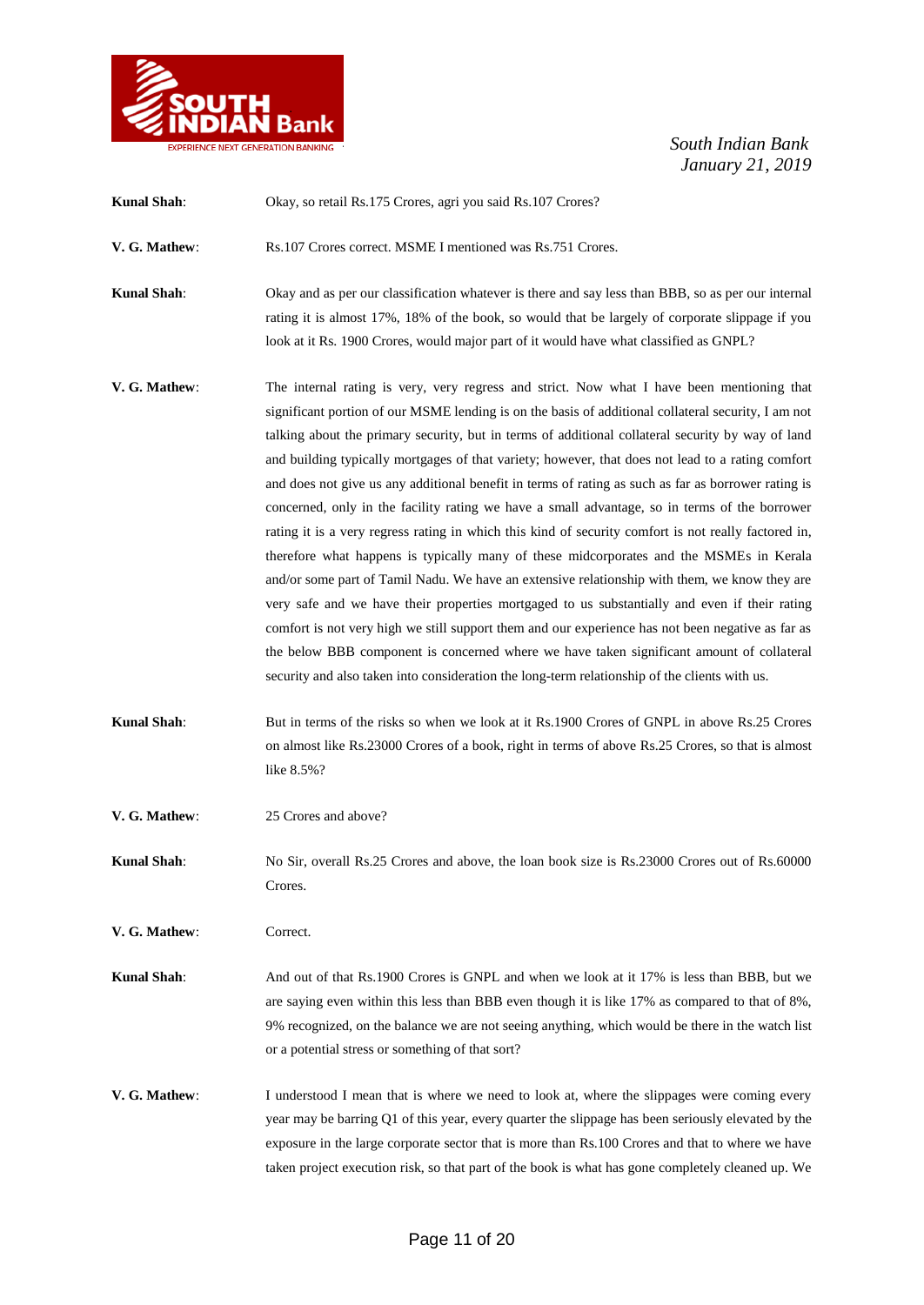

never had a serious problem with Rs.25 Crores to Rs.100 Crores that space particularly the Kerala based lending or south based lending we never had any serious issue and many of the regions used to be 0.1%, 0.2% maximum barring the cashew problems that we faced in Q1, so typically up to Rs.100 Crores is a sweet spot for us actually Rs.25 Crores to Rs.100 Crores it has always done very well for us, a good educational institution, a good medical college, a good hospital, good hotel project or a good jewelry company with significant amount of collateral security by way of land, building, etc., mortgage to us has always been a good exposure for us with practically no risk at all.

So the problem was coming from the large corporate that is Rs. 100 Crores and above typically and that too where the top-end corporates where we had taken large amount of project execution risk, what I was trying to highlight is that part of the business is completely cleaned up today and that is where the comfort is coming, that is why I mentioned these are the cases where we do not have any exposure at all in those sectors.

**Kunal Shah**: One road project Rs. 123 Crores which is in SMA.

- **V. G. Mathew**: Exactly and that also belongs to a large group, of course many of them do belong to larger group, but this particular group at least is having interest in airports and things like that and obviously I do not think it is going to fall as such and it has been SMA-2 for a long time, but because of the NHAI payment release and issues like that, but otherwise the more important fact is that the major stress sectors today we do not have any exposure at all. So that is where I wanted to highlight aviation is zero, telecom is zero and power generation if you look at it power exposure today is just Rs.165 Crores as against Rs.1809 Crores in FY2014 and EPC contractor which use to Rs.2211 Crores is zero today and road projects which was Rs.791 Crores is worth half of that today Rs.341 Crores including the ones below Rs.100 Crores. So that is where the comfort is coming that is why we are saying that we are done with this and the Rs.25 Crores to Rs.100 Crores space if at all these is any slippage that will largely accommodated well within the kind of slippage guidance that we are giving today.
- **Moderator:** Thank you. We would take the next question from the line of Jai Mundhra from B&K Securities. Please go ahead.
- **Jai Mundhra:** Sir on this restructuring Rs.178 Crores, is it the facility wise or borrower wise and is there any more which would be coming in Q4 and was there any slippages due to Kerala floods in this quarter?
- **V. G. Mathew**: No Kerala Floods basically wherever it is affecting the agri and MSME and wherever the people needed any support we have already extended by way of restructuring, we did not have any further problems coming out of that, you would have also noticed that the slippage as such in the MSME and agri are relatively quite low in this quarter.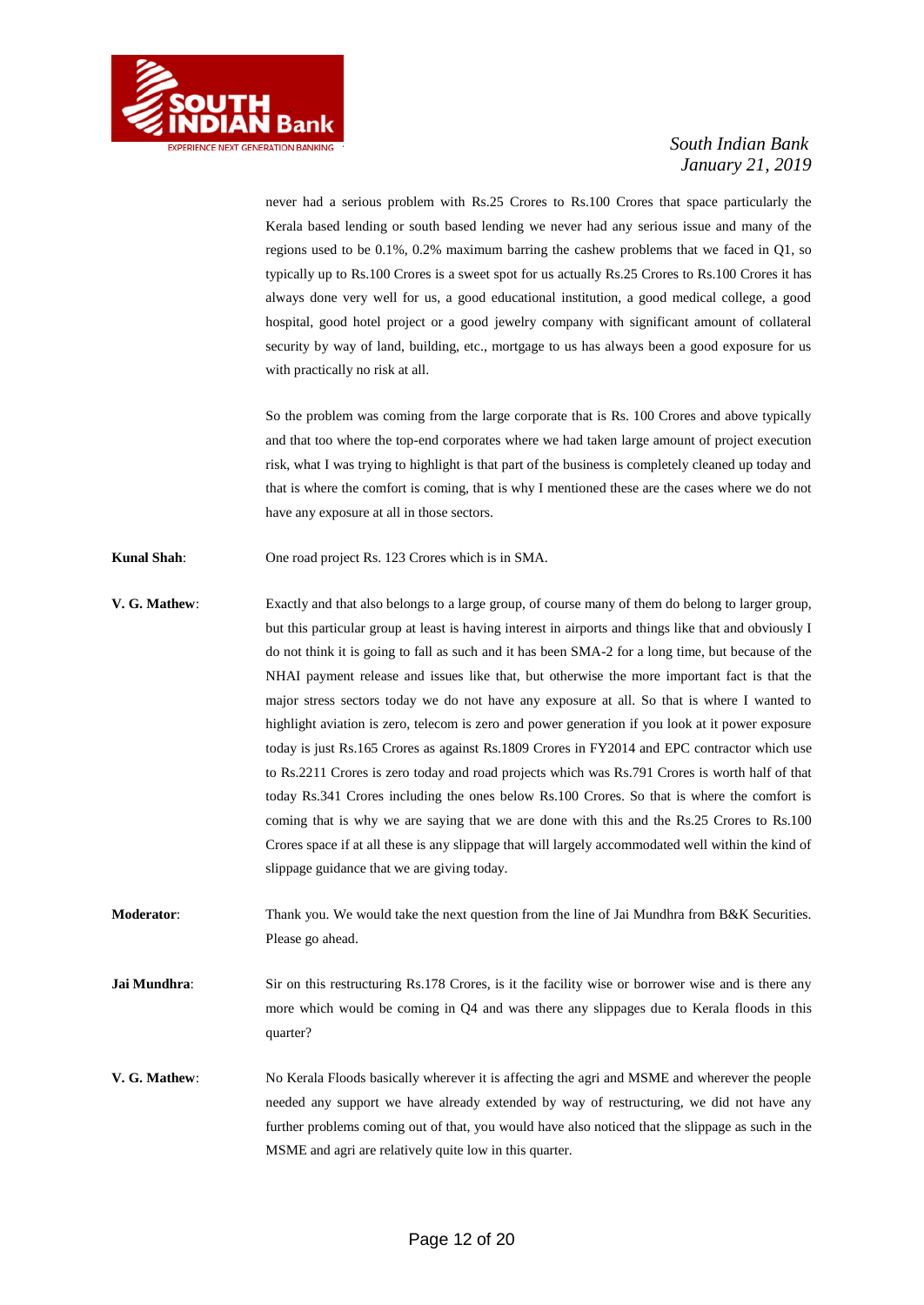

| Jai Mundhra:      | So there are no meaningful slippages, which is due to Kerala floods right?                                                                                                                                                                                                                                                                                                                            |
|-------------------|-------------------------------------------------------------------------------------------------------------------------------------------------------------------------------------------------------------------------------------------------------------------------------------------------------------------------------------------------------------------------------------------------------|
| V. G. Mathew:     | Exactly that is true.                                                                                                                                                                                                                                                                                                                                                                                 |
| Jai Mundhra:      | And this restructuring of Rs. 178 Crores, is it facility wise or borrower wise or only this is the<br>carved out portion of the facility?                                                                                                                                                                                                                                                             |
| V. G. Mathew:     | This is the carved out portion because this is what the dispensation is all about, the irregular<br>portion or the interest dues that are coming in etc.                                                                                                                                                                                                                                              |
| Jai Mundhra:      | And can you just briefly touch upon the restructuring terms, would there be moratorium this<br>Rs.178 Crores this would be repayable after how many quarters and what is the total affected<br>portfolio?                                                                                                                                                                                             |
| K. Thomas Joseph: | So, there is a moratorium of one year or two years depending upon the intensity and the sector<br>and there is a repayment period of two to four years and the total portfolio I think we were<br>mentioning as around Rs.700 odd Crores I think it has reached the maybe Rs. 900 Crores.                                                                                                             |
| Jai Mundhra:      | And is there any more which could come in Q4 or this is -- the window has already closed?                                                                                                                                                                                                                                                                                                             |
| K. Thomas Joseph: | Window is already closed, correct.                                                                                                                                                                                                                                                                                                                                                                    |
| Jai Mundhra:      | Sure Sir, and second and the last question is on gold loan. So now for after long quarters we have<br>seen this quarter there is a quarter-on-quarter sharp uptick, so what are the drivers, and can we<br>now see sort of a sustainable growth in this portfolio?                                                                                                                                    |
| V. G. Mathew:     | There are two parts to that question one is of course there is a lot of focus on gold loan today and<br>we have been trying to revive that portfolio based on granular exposures rather than large<br>exposures quite a lot and that is actually giving a lot of traction today. In addition to that we have<br>also purchased the gold loan portfolio of Rs. 537 Crores.                             |
| Jai Mundhra:      | That is in this quarter?                                                                                                                                                                                                                                                                                                                                                                              |
| V. G. Mathew:     | In this quarter.                                                                                                                                                                                                                                                                                                                                                                                      |
| Jai Mundhra:      | So what are the economics there, how does it work, this buying out portfolio would be sort of<br>what?                                                                                                                                                                                                                                                                                                |
| V. G. Mathew:     | It is the reasonable pricing because in this particular scenario because of maybe NBFC<br>constraints, there is a certain amount of pricing comfort, otherwise we would not have got into<br>that because this opportunity was there all the time but we had not taken because the pricing was<br>not at all meaningful to us maybe what is offered is maybe less than 8% etc., is how use to us, but |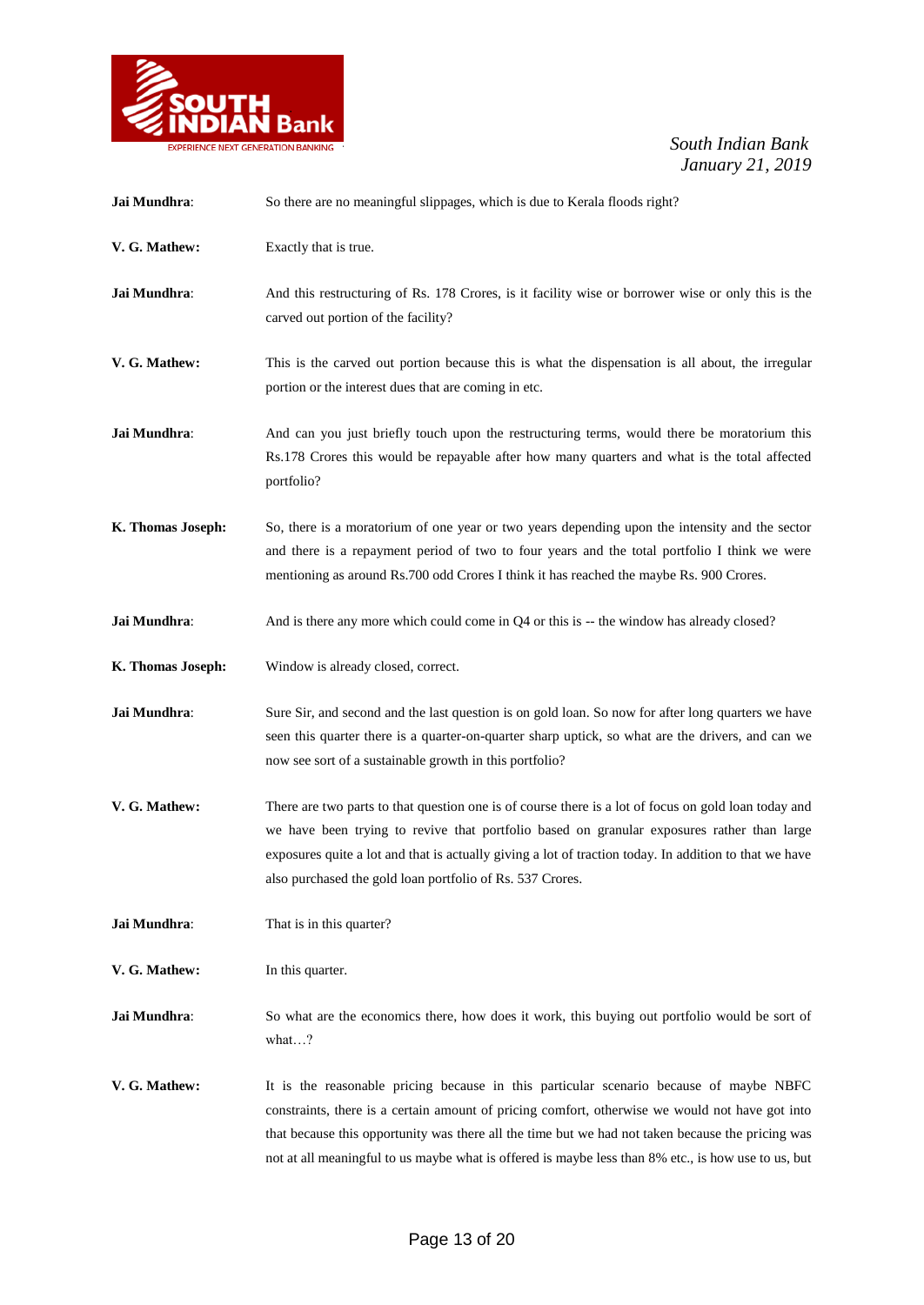

right now the position is slightly better and it makes economic sense to us because it is in line with whatever we are able to collect on an individual basis.

**Jai Mundhra:** Agreed Sir and if I may ask one question sir, if I may ask one more?

**V. G. Mathew:** Sure.

**Jai Mundhra:** Sir just on retail growth which is 29% is there any differential between the growth in Kerala and outside Kerala or would it be largely more or less similar?

**V. G. Mathew:** It is more or less in line with the branch network because every branch of the bank is today allowed to participate in the current process because they are able to do retail business like for example if you ask some of the branches in some parts of the country that they should do large mid corporate, or only MSME it may not work out well today, we are telling them that they can do business loans, they can do home loans, auto loans, LAP, anything so therefore there is a large amount of participation from all the branches across the country so mostly the growth is coming in line with the branch distribution and we want to continue that emphasis going forward.

**Jai Mundhra:** Sure Sir thanks so much, I will come back in the queue.

**Moderator**: Thank you. We would take the next question from the line of Thanubhav from Sharekhan. Please go ahead.

- **Thanubhav:** My question is largely on the guidance given on the earlier con call. Earlier we were talking about loan growth of around 20% from FY2020 onwards; however, this quarter the loan growth was around 14.5% this has always been around 5%. So what kind of factors are we seeing that are going to change going forward that would propel up the loan growth to 20%?
- **V. G. Mathew:** Yes, basically the retail is completely impact that is more than 30% growth is here in most of the retail sectors that way we are not concerned about that field at all. We will have consistent growth coming in there. All the structures needed for that are being put in place are already in place so that way there is no concern about it. The concern this particular quarter is only about agri and MSME and I explained the reason for that, the reason is only the migration of the entire sanction process to the processing centers mid corporate processing center in Cochin and we had to do that and we were waiting for a time to implement that because we wanted to do that after fully stabilizing the growth pattern on the retail side because if you do not have that also coming in if you suddenly start centralization of that we will have a significant deceleration in the business and that is the reason why we wanted the retail to completely stabilize and then take up the MSME and agri also therefore we are very particular about the quality that is absolutely important for us so we have tackled that now, but we have to go through way little bit of a pain period when this stabilizes. so that is now underway and typically in Q4, we do quite well that is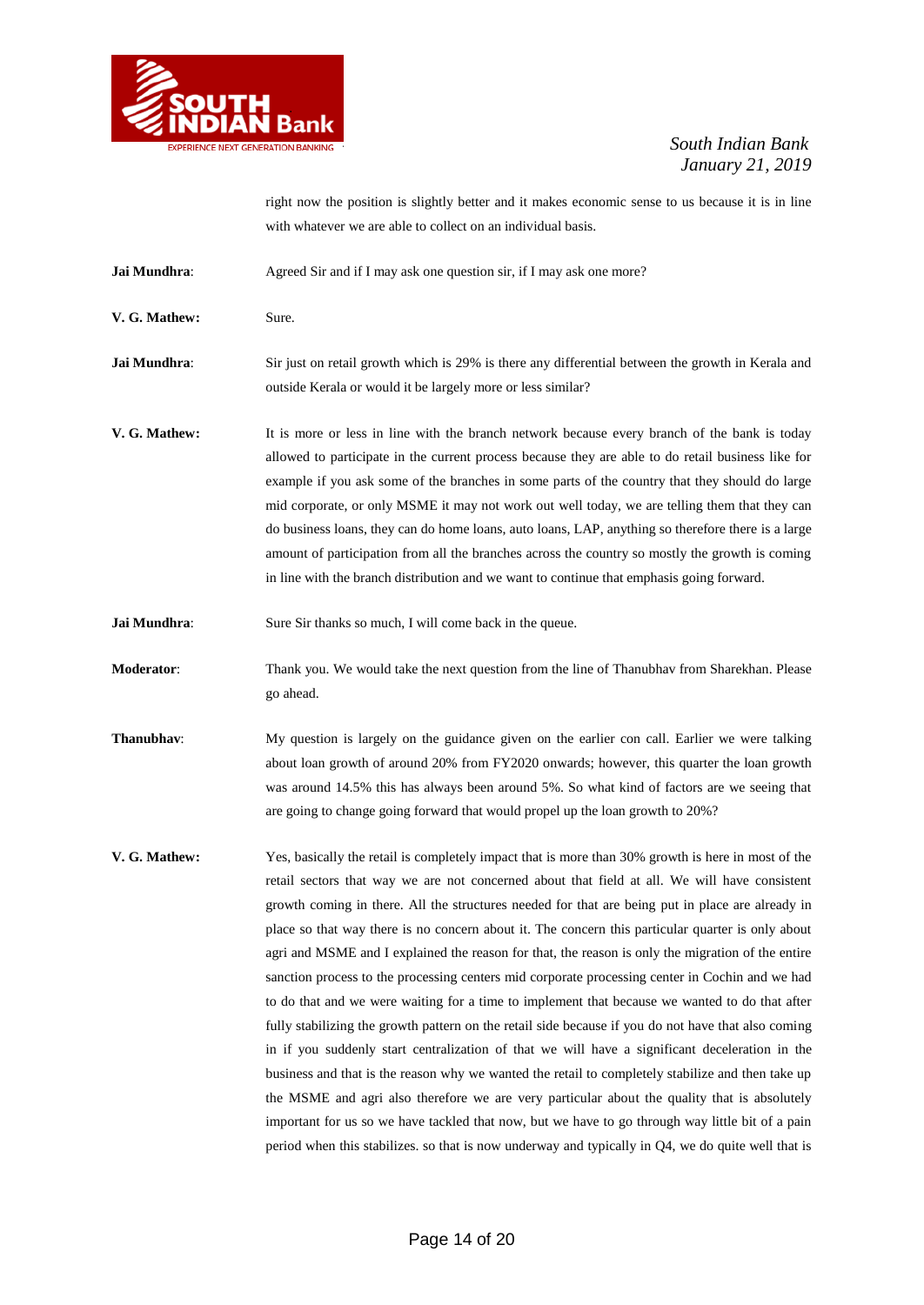

also there let us see what how we end the financial year, but otherwise we want to remain on target as far as 20% is concerned.

- **Thanubhav:** And Sir my last question is on the margin. Earlier you have given a guidance of 2.8% by March 2019 quarter would you like to give any guidance for FY2020 and that will be my last question. Thank you and all the best.
- **V. G. Mathew:** Yes thank you. And in fact we, I am really looking at, at least 2.85 and there are some reasons for believing that it is doable because going forward this kind of significant slippage and consequent write-down of interest etc., will not be there at all. So otherwise every quarter some color comes out of write-down also. So that would not be there going forward that is one advantage. Secondly, we are hoping that the CASA will start improving we are working on that quite a lot and then lastly, we are also trying to see that whether the pricing can improve particularly when we go on a fully centralized platform with a slightly lower emphasis on collateral security, which is today very, very high.
- **Thanubhav**: Okay Sir. Thank you.
- **Moderator**: Thank you. Next question is from the line of Rohan Mandora from Equirus Securities. Please go ahead.
- **Rohan Mandora:** Sir as I understand Rs.537 Crores of gold loans were purchased in this quarter so we adjust for that in the outstanding sequentially the gold loan portfolio has seen a considerable decline?
- **V. G. Mathew:** No 537 Crores is what I mentioned.
- **Rohan Mandora:** And previous quarter it was Rs. 1494 Crores and this quarter it is Rs. 1840 Crores.
- **V. G. Mathew:** There are three components to gold loan i.e. agri gold then there is MSME gold and finally the pure that is gold loan which is given to individuals which is not related to either agriculture loan or MSME loan. So therefore if you add all those things and then see the numbers, we will know that there is no decline at all.
- **Rohan Mandora**: And Sir on the home loan portfolio what are the incremental yields that we make and what is the average yield on that. Sir if you may share incremental yields on the corporate rate level as the SME portfolios?
- **V. G. Mathew:** Yes, so if you look at the yield on housing loans, it is now coming to 9.23%
- **Rohan Mandora:** And Sir how was is it last quarter Sir, if you could share a comparison Sir Q-on-Q?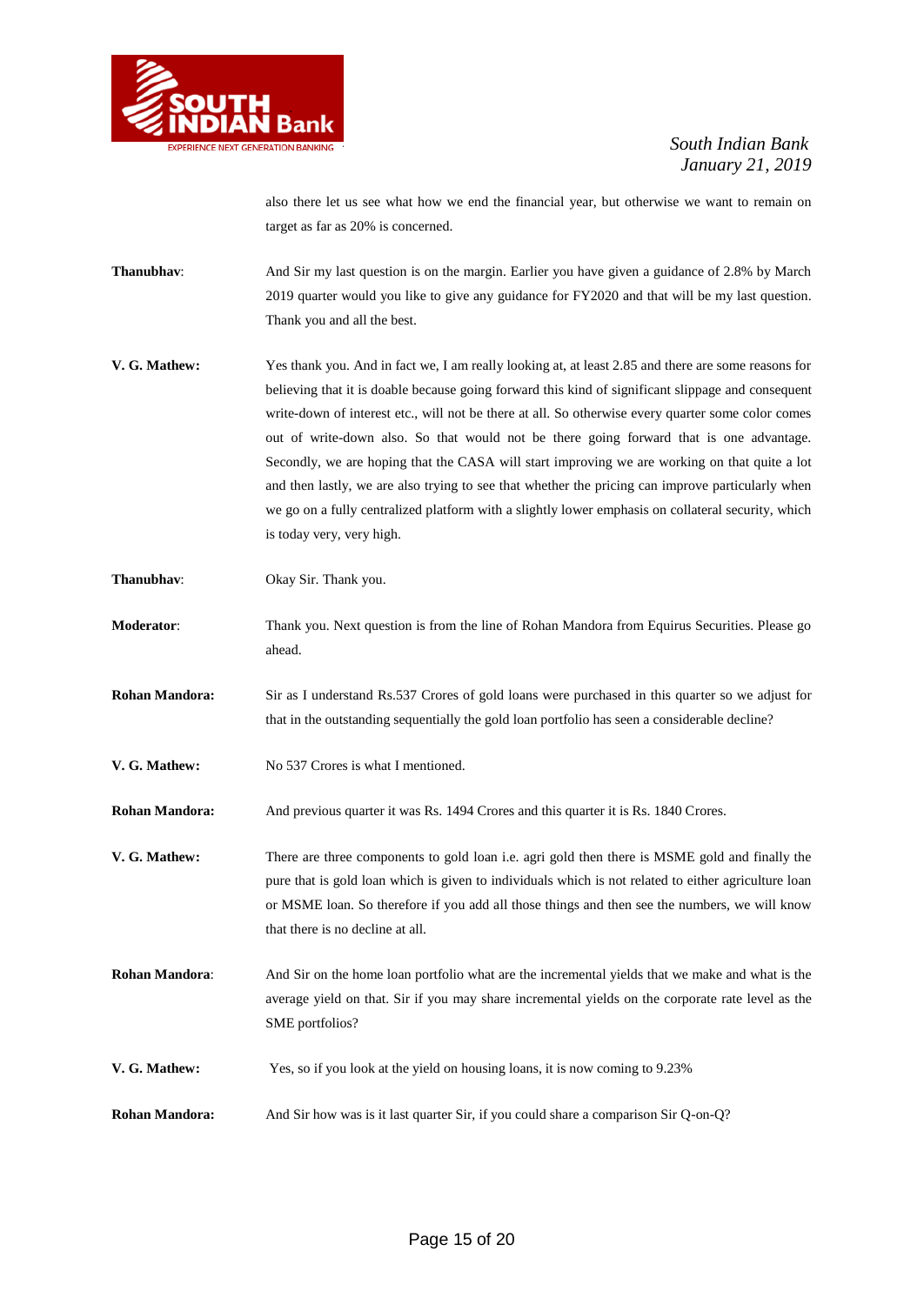

- **V. G. Mathew:** I do not have last quarter with me but I have the last month. MSME is 10.90% and housing loan is 9.23% these are the main things that you asked and I think agricultural loans are around 10.44%.
- **Rohan Mandora:** It is a corporate?
- **V. G. Mathew:** Corporate I do not have a breakup immediately I have the retail portfolio and MSME with me, corporate obviously has been particularly the Rs.100 Crores type of corporate has been a very low eroding portfolio for us, which has of course thankfully now stabilized quite a lot.
- **Rohan Mandora:** And Sir any thought process on the capital gain for the Tier I monitories in the near-term?
- **V. G. Mathew:** Yes of course now immediately what we are doing is a Tier II bonds that is around Rs.500 Crores approval is available with us and we will definitely go ahead and complete that exercise shortly, but I am sure the next year definitely we will need capital raising and we will be going about with that tiers.
- **Rohan Mandora**: Thanks a lot Sir.
- **Moderator**: Thank you. Next question is from the line of Sapna Laha from Bajaj Holdings. Please go ahead.
- **Sapna Laha:** Sir was capital raising plans since your capital adequacy ratio moved below 12%?
- V. G. Mathew: Right but you are right absolutely in fact we need to do that immediately of course Rs.500 Crores of Tier II will come and I am sure at the end of the year like every year in the past, we would be able to pull some money back in to the business from the net profit and then we will definitely be going for equity raising in the next year definitely.
- **Sapna Laha:** In financial year 2020 year?
- **V. G. Mathew:** Yes, definitely we will be doing that.
- **Sapna Laha**: Okay Sir thank you. That is it from me.
- **Moderator**: Thank you. Next question is from the line of Sachin Kasera from Lucky Investment. Please go ahead.
- **Sachin Kasera**: Just one question you mentioned that the trouble sector exposure has come down from Rs.7000 Crores to 2000 Crores so this remaining 2000 which is a trouble sector there you are quite confident in terms of the type of coverage you have or in terms of the type of groups which are there that there will be no major slippage from there?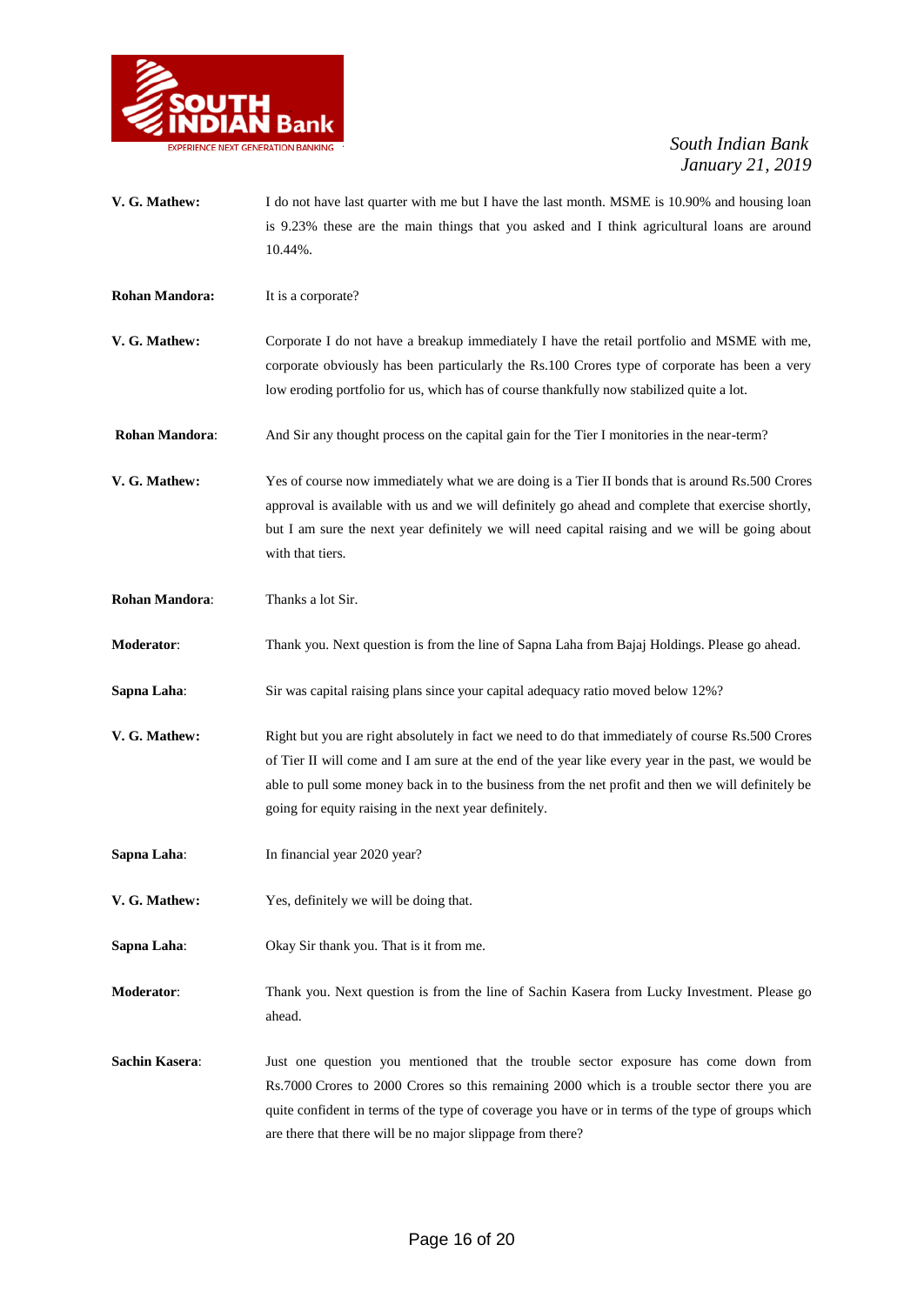

- **V. G. Mathew:** Yes, I am very confident because if you look at it the DISCOMs Rs.165 Crores remaining as against the Rs.1800 Crores that you are having this is main Kerala and maybe a little bit in Mumbai hardly anything we do not have any problems at all. We have no issues about it and if you talk about roads we have Rs.341 Crores exposure is there only one is above Rs.100 Crores maybe some three, four other small projects are there. At the moment, they are not giving any trouble and wherever we have seen over a period of time whatever road projects we were having and where they have run into problem they have all become NPA holiday and that has finished that part. Port, we have an exposure of just Rs.245 Crores we have absolutely no risk on that at the moment. We have evaluated that we have no issue on that. Metals, now we have only very, very reliable group exposures there. Nothing else at all in the metal space and that too maybe belonging to the best of the companies in that space.
- **Sachin Kasera:** Sir second question is regarding CASA, you did mention in one of the previous queries that you would look to increase the CASA to try and improve the NIMs. So can you give us some sense on what are the key initiatives we are taking and what are the targets for improving CASA for FY2020 and 2021?
- **V. G. Mathew:** Yes the target was always 30% CASA ratio in every region of the bank. Thankfully at least ten regions we have got 20 regions in the bank out of that 10 regions are already having more than 30%. In fact two regions Kannur and Calicut they have got CASA ratio above 50% but the point is there are 10 other regions who have not been able to measure up to this level and that is where our focus is today and of course, we are even looking at a little bit of differential pricing also for some select high value cases, but otherwise the real focus is on changing the mindset telling everyone to work on this and involving every staff member in the process and not just the marketing executives, but every staff member because of his or her local connections, they should be able to help us in getting CASA. These are the areas in which we are really focusing and from a sub 20 level we have reached at this 24.4 today and of course, I know that we have to really reach 30% which is our target all along.
- **Sachin Kasera:** Sir what is your sense how many years will it take to you to reach to 30% from where we are today?
- **V. G. Mathew:** Yes, but going by what has happened in 10 regions I can assume that maybe in a year, year and a half people should come up at least significant at least another 2% differential should come up immediately that is what we are looking at.
- **Sachin Kasera**: And just last question regarding capital raise you mentioned that at some point of time in FY2020, you will have to look at a capital raise, but today Sir our prices is at significant discount to the book value so we would be comfortable at some point of time to even diluted at a below book level or at that point of time we may look more in terms of slowing down rather than dilute back below book value.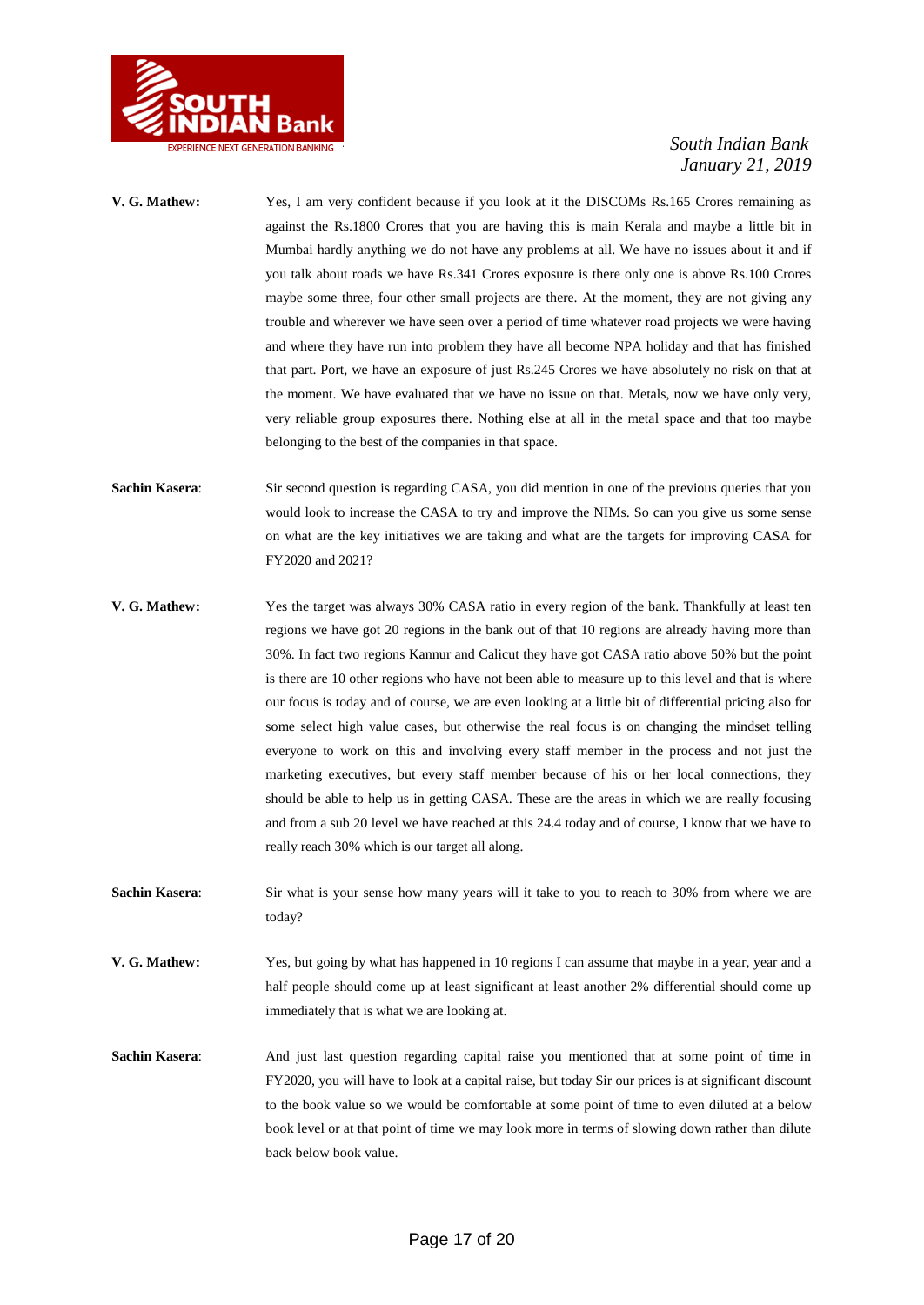

- **V. G. Mathew:** We are not looking at slowdown. What we are looking at is actually going ahead and raising capital, but we are also hoping that the market will also be able to appreciate the changes that have been brought in, now what we are saying is I mean whatever has been bothering us all along that is completely over is behind us completely. So we are not worried about that part otherwise every quarter one or the other large NPA with significant collateral damage by way of writing down of interest and all kinds of things particularly, the large restructured cases all those things have been bothering us and affecting our plans completely, but that is all over, completely over for us and therefore with that comfort and also with additional comfort that retail is growing very well, we believe that there will be a different perception going forward.
- **Sachin Kasera:** And then Sir the last question the way you have targets for slippage recovery, CASA, are we having any medium-term outlook in terms of the type of ROA and ROE you want to achieve say in FY2020 and 2021?
- **V. G. Mathew:** No our board mandated the ROA is 1 and our internal calculations we were talking about some 1.14 that is the number that we are targeting and working on but that is it is not actually our operating profit is not good but the provisioning is an issue today and that will start moderating only after 2020 because I am sure the provision coverage ratio being what it is today and looking at the recovery prospects particularly we are not very sure exactly how IBC process is going to deliver us recoveries in the next couple of quarters. So depending on all that, the provision coverage ratio improvement take some more time and therefore the ROA also cannot improve immediately but then we are quite sensitive about it at all times which is we know that we are working well below our own board-mandated targets.
- **Sachin Kasera:** So do you think that Q4 FY2020 you could look in terms of closer to 1% ROA on a run rate basis, is that something achievable you think?
- **V. G. Mathew:** Yes I mean like on a very good quarter at least on a standalone basis, we may be very close to it pressure I would not say that for the year we will be getting it, it is very unlikely.
- **Sachin Kasera:** Sure thank you very much Sir. All the best.
- **Moderator**: Thank you. Next question is from the line of Siji Phillip from Axis Securities. Please go ahead.
- **Siji Phillip**: Just wanted your outlook on the traction in our retail book since that is going to be our focus area. So going forward how do you expect the growth to pan out in that segment?
- **V. G. Mathew:** Retail growth is we are targeting a growth of more than 30%.
- **Siji Phillip**: And could you give a guidance on the NIMs over the next couple of quarters?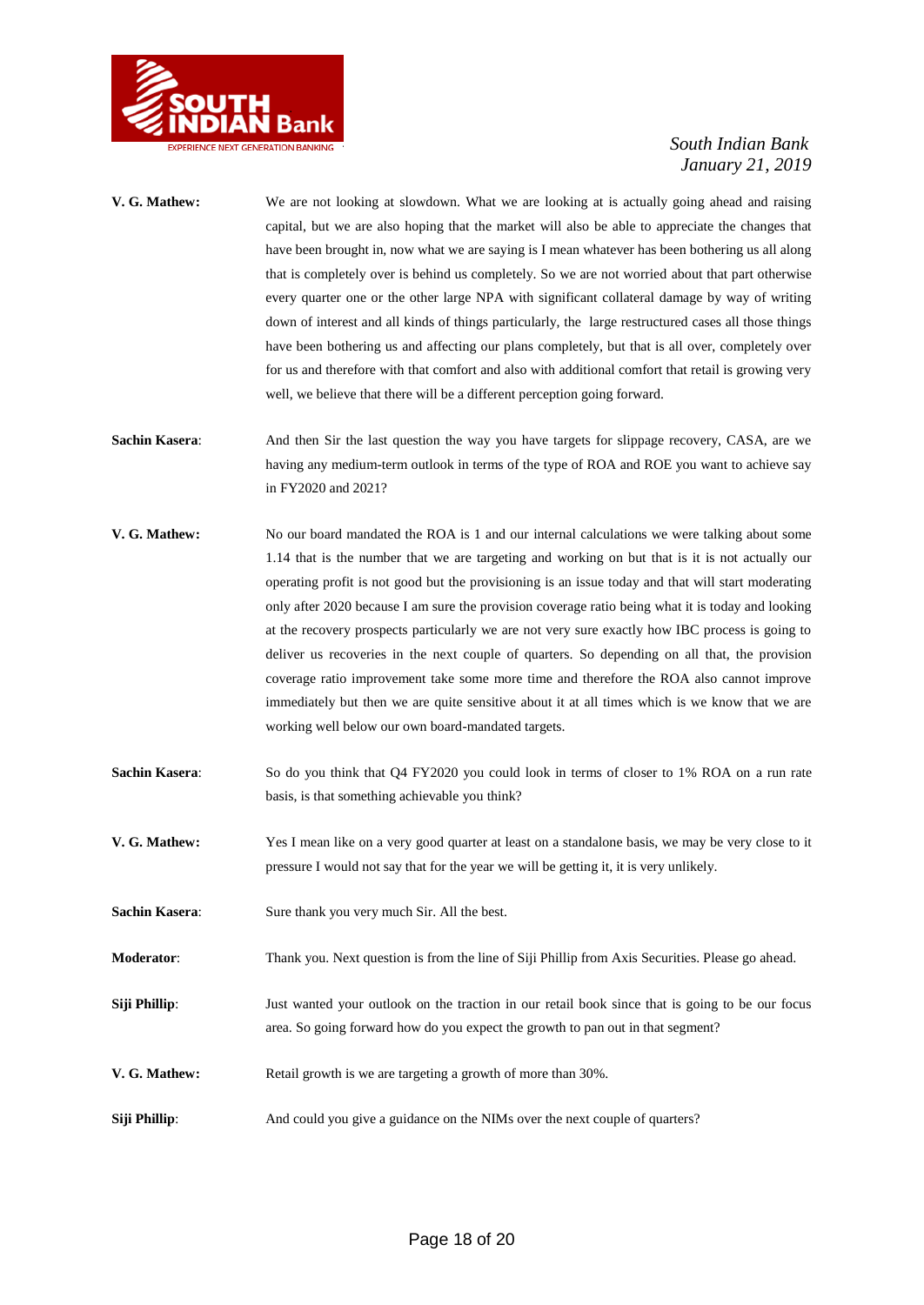

- **V. G. Mathew:** NIM our expectation was that it would improve by about 10 to 15 basis points even in this quarter there is a small improvement on a standalone basis, 6 basis points and at the same time there is s write-down which has impacted maybe 3, 4 basis points would have been impacted by the write-down also. So something like at 10 basis points improvement is visible. So I am sure 10 to 15 basis points improvement is likely to happen going forward.
- **Siji Phillip**: Sir this will be you expect that will be in the over the next three, four quarters.
- **V. G. Mathew:** Pardon me.
- **Siji Phillip**: This would be over the next two, three quarters as and how do you...?
- **V. G. Mathew:** Yes, this two, three quarters this kind of improvement should definitely happen even in the next quarter there should be an improvement.
- **Siji Phillip**: That is all from my side. Thank you.
- **Moderator**: Thank you. Next question is from the line of Gaurav Jani from Centrum Broking. Please go ahead.
- **Gaurav Jani**: Just on the provisioning front, I assume we would have provided something on the ILFS exposure last quarter right or is it entirely this quarter only?
- **V. G. Mathew:** No we have provided Rs.20 Crores last quarter remaining Rs.40 Crores now.
- **Gaurav Jani:** Where I was coming from is Sir the depression in the PCR this quarter so even if you take the write-offs of about Rs.220 Crores, the NPA provisioning is still lower, so any color on that, why is it so low?
- **V. G. Mathew:** Essentially because, for example a 100% prevailed account is written-off that of course we are counting back that is there, but what I am trying to say is the addition of NPA whenever it is Rs.500, 600 Crores NPAs get added they are only carrying 15% provision that is where the issue is coming while the settlements earlier I am not talking about it now in this particular quarter, but the settlements earlier when we have done sell off of close to Rs.2000 Crores to ARPs that took away a lot of well-provided accounts and that is the only way we could have sold it and that was important for us at that time in terms of cleaning up. So that is one component that is there for example the Rs.1776 Crores that is sold out is carrying already 50% of share. So that benefit is not coming to this book that is the main component.
- Gaurav Jani: So Sir this quarter did not see any investment provisioning as per what you have mentioned?
- **V. G. Mathew:** Investment provisioning addition was not much, it was not much, only one particular account it was there I think I am sure it is already, it is not much in it, it is not much.